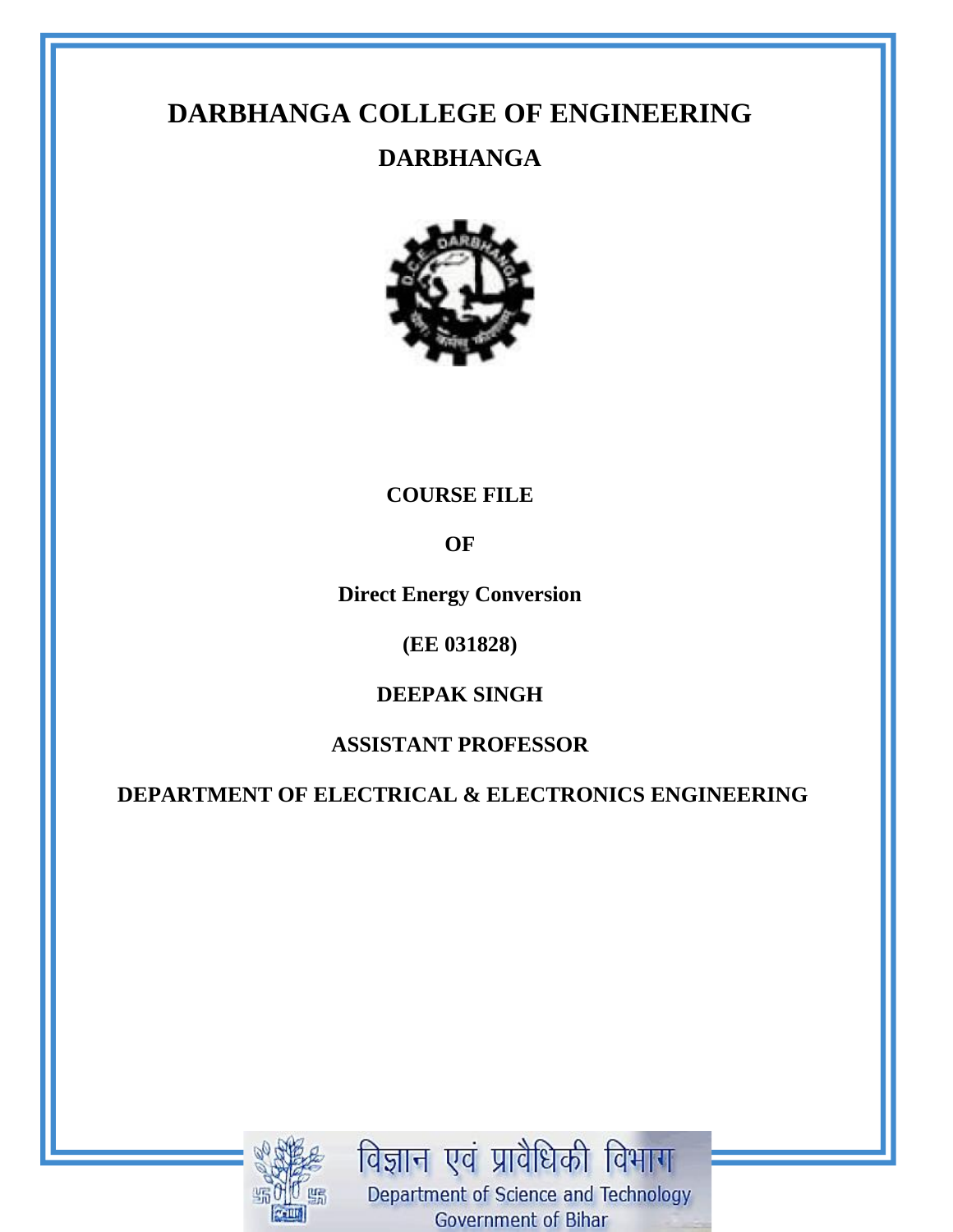**Vision of EEE**: - To bring forth engineers with an emphasis on higher studies and a fervour to serve national and multinational organizations and, the society.

#### **Mission of EEE: -**

M1: - To provide domain knowledge with advanced pedagogical tools and applications.

M2: - To acquaint graduates to the latest technology and research through collaboration with industry and research institutes.

M3: - To instil skills related to professional growth and development.

M4: - To inculcate ethical valued in graduates through various social-cultural activities.

## **PEO of EEE**

**PEO 01** – The graduate will be able to apply the Electrical and Electrical Engineering concepts to excel in higher education and research and development.

**PEO 02** – The graduate will be able to demonstrate the knowledge and skills to solve real life engineering problems and design electrical systems that are technically sound, economical and socially acceptable.

**PEO 03** – The graduates will be able to showcase professional skills encapsulating team spirit, societal and ethical values.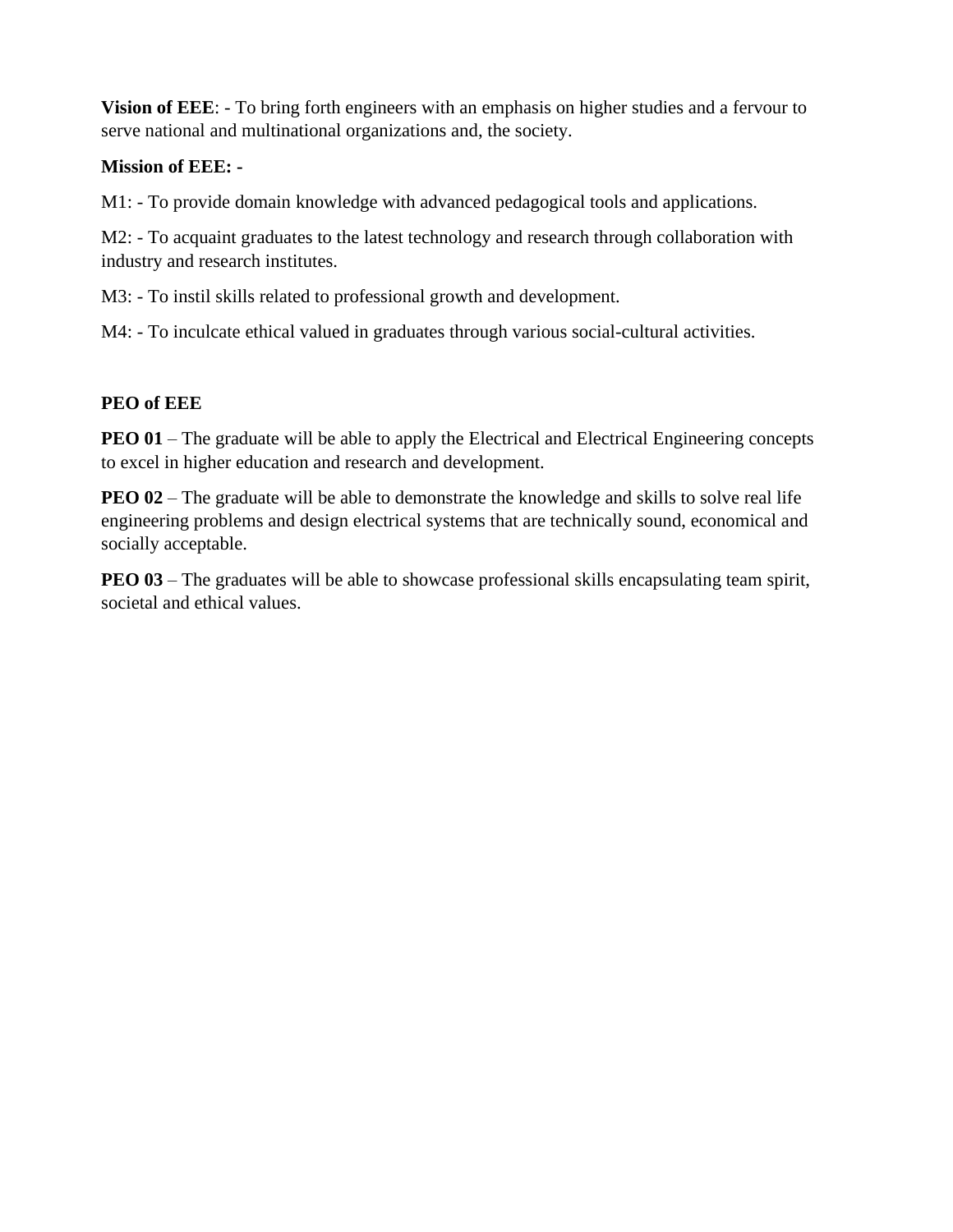### **Program Outcomes of B.Tech in Electrical and Electronics Engineering**

**1. Engineering knowledge:** Apply the knowledge of mathematics, science, engineering fundamentals, and an engineering specialization to the solution of complex engineering problems.

**2. Problem analysis:** Identify, formulate, review research literature, and analyze complex engineering problems reaching substantiated conclusions using first principles of mathematics, natural sciences, and engineering sciences.

**3. Design/development of solutions:** Design solutions for complex engineering problems and design system components or processes that meet the specified needs with appropriate consideration for the public health and safety, and the cultural, societal, and environmental considerations.

**4. Conduct investigations of complex problems:** Use research-based knowledge and research methods including design of experiments, analysis and interpretation of data, and synthesis of the information to provide valid conclusions.

**5. Modern tool usage**: Create, select, and apply appropriate techniques, resources, and modern engineering and IT tools including prediction and modelling to complex engineering activities with an understanding of the limitations.

**6. The engineer and society**: Apply reasoning informed by the contextual knowledge to assess societal, health, safety, legal and cultural issues and the consequent responsibilities relevant to the professional engineering practice.

**7. Environment and sustainability**: Understand the impact of the professional engineering solutions in societal and environmental contexts, and demonstrate the knowledge of, and need for sustainable development.

**8. Ethics**: Apply ethical principles and commit to professional ethics and responsibilities and norms of the engineering practice.

**9. Individual and team work**: Function effectively as an individual, and as a member or leader in diverse teams, and in multidisciplinary settings.

**10. Communication:** Communicate effectively on complex engineering activities with the engineering community and with society at large, such as, being able to comprehend and write effective reports and design documentation, make effective presentations, and give and receive clear instructions.

**11. Project management and finance:** Demonstrate knowledge and understanding of the engineering and management principles and apply these to one's own work, as a member and leader in a team, to manage projects and in multidisciplinary environments.

**12. Life-long learning**: Recognize the need and have the preparation and ability to engage in independent and life-long learning in the broadest context of technological change.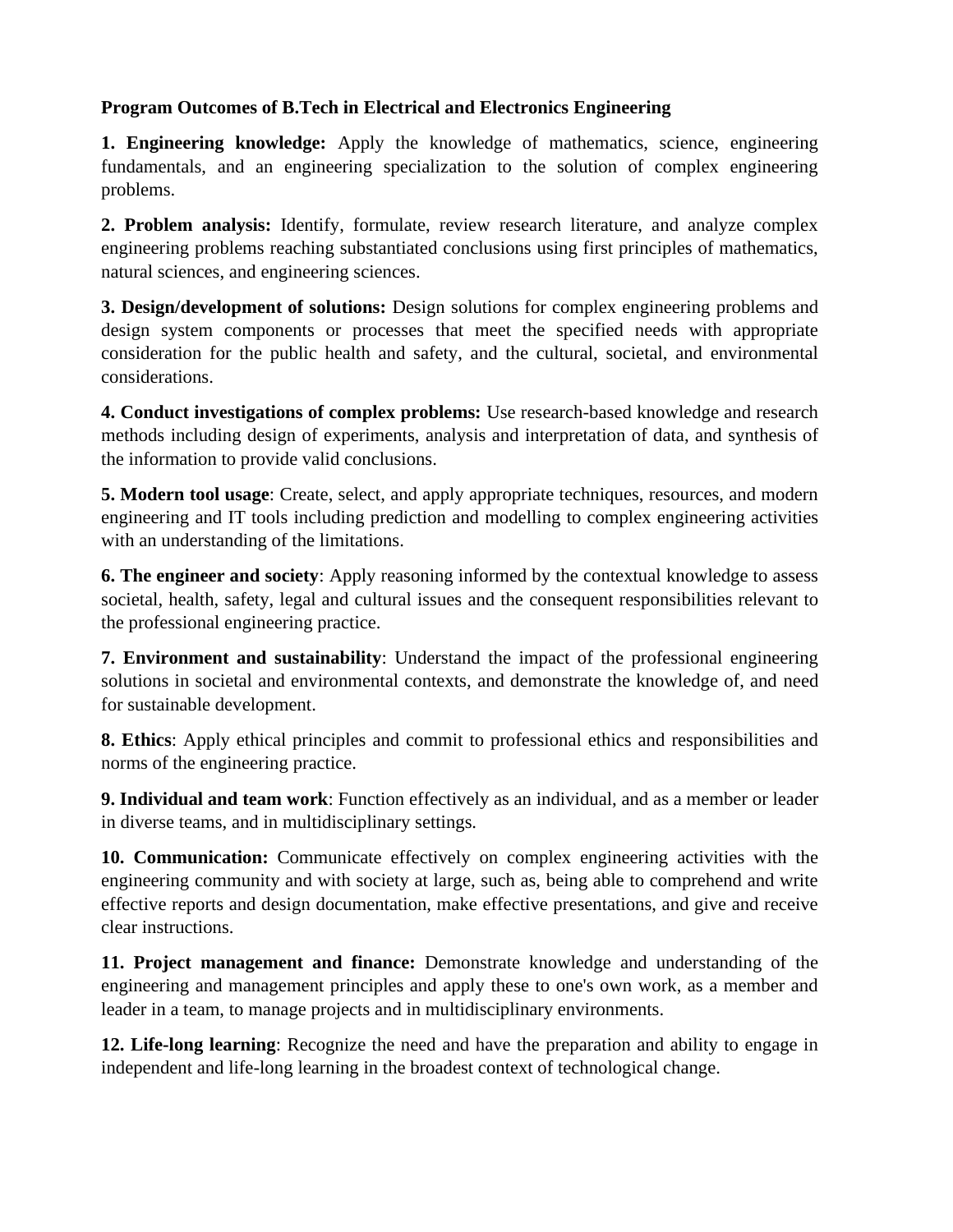#### **PSO of EEE**

**PSO 01** Students will be able to identify, formulate and solve problems using various software and other tools in the areas of Automation, Control Systems, Power Engineering and PCB designing.

**PSO 02** Students will be able to provide sustainable solutions to growing energy demands.

#### **Course Description**

This course introduces principles and technologies for converting heat into electricity via solidstate devices. The first part of the course discusses thermoelectric energy conversion and thermoelectric materials, thermionic energy conversion, and photovoltaic.

#### **Course Objectives**

To impart the knowledge of basics of different non-conventional types of power generation & power plants in detail so that it helps them in understanding the need and role of Non-Conventional Energy sources particularly when the conventional sources are scarce in nature.

After the completion of this course the students will be able to:

CO1: Remember the different kinds of energy sources.

CO2: Analyze the different technique and the method for extraction and conversion of energy from different sources.

CO3: Understand the problem that affect for the power loss in renewable energy.

 CO4: Evaluation and analyze the efficiency and its characteristics of renewable energy sources.

**CO5:** Develop the efficient technique and tools for renewable energy.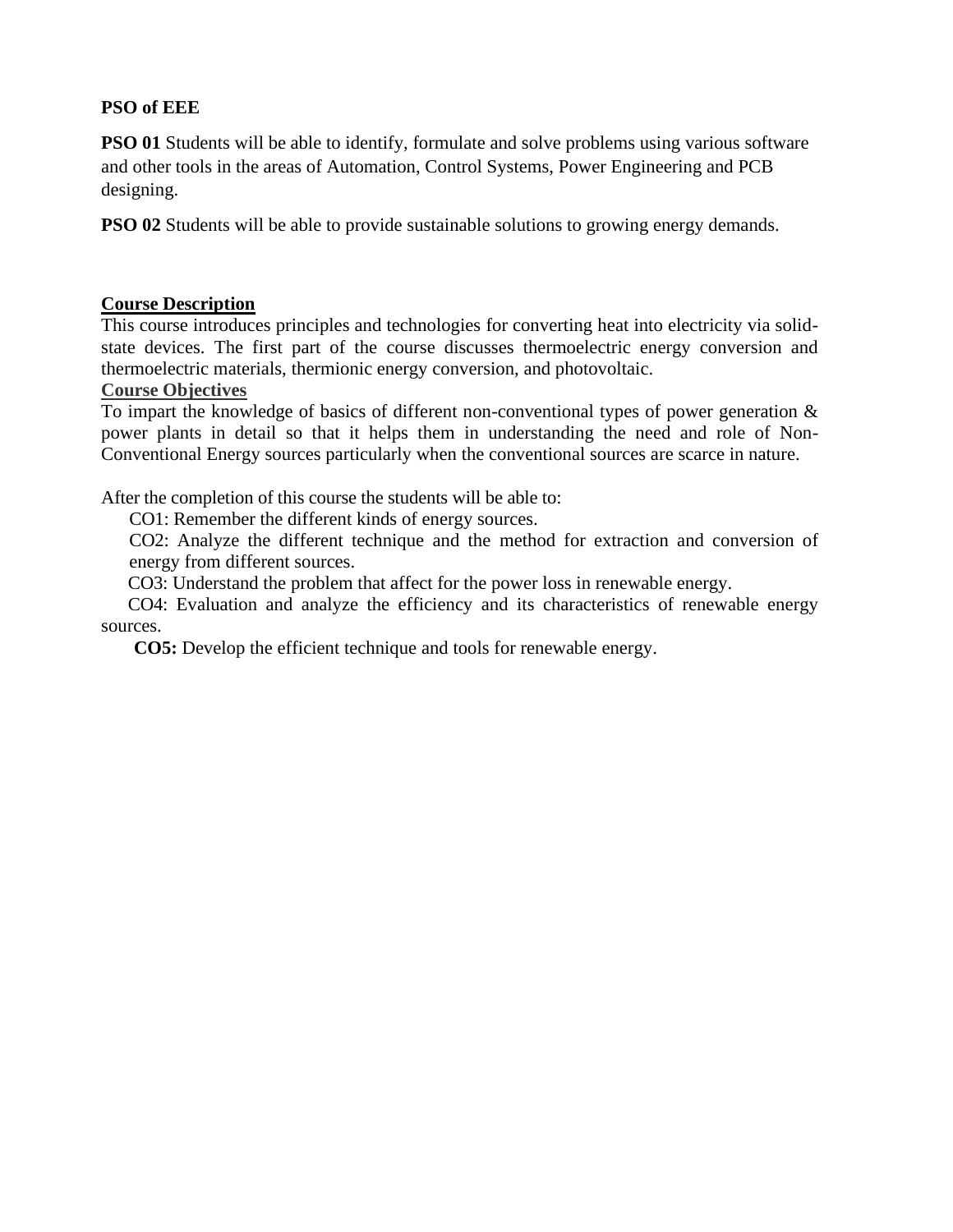## **Mapping of CO's with PO's**

#### **CO-PO MAPPING**

**PSO1.** Students should be able to identify, formulate and solve problems in the areas of automation, control systems and power engineering.

**PSO2.** Students will be able to provide sustainable solutions to growing energy demands.

|                 | Sr. No.            | <b>Course Outcome</b>    |                  |                                          |                                                             |                   |                             |                                   | PO              |                        |                |                           |                      |              |                  |
|-----------------|--------------------|--------------------------|------------------|------------------------------------------|-------------------------------------------------------------|-------------------|-----------------------------|-----------------------------------|-----------------|------------------------|----------------|---------------------------|----------------------|--------------|------------------|
|                 | 1.                 |                          |                  |                                          | 031828.1 Remember the different kinds of energy sources.    |                   |                             |                                   |                 |                        |                |                           | PO1, PO2, PO3, PO4,  |              |                  |
|                 |                    |                          |                  |                                          |                                                             |                   |                             |                                   |                 |                        |                | PO5, PO7, PO10,           |                      |              |                  |
|                 |                    |                          |                  |                                          |                                                             |                   | PSO1, PSO2.                 |                                   |                 |                        |                |                           |                      |              |                  |
|                 | 2.                 |                          |                  |                                          | 031828.2 Analyse the different technique and the method for |                   |                             |                                   |                 |                        |                | PO1, PO2, PO3, PO4,       |                      |              |                  |
|                 |                    |                          |                  |                                          | extraction and conversion of energy from different sources. |                   |                             |                                   |                 |                        |                |                           | PO5, PO7, PO8, PO10, |              |                  |
|                 |                    |                          |                  |                                          |                                                             |                   |                             |                                   |                 |                        |                | PO11, PSO1                |                      |              |                  |
|                 | 3.                 |                          |                  |                                          | 031828.3 Understand the problem that affect for the power   |                   |                             |                                   |                 |                        |                |                           | PO1, PO2, PO3, PO4,  |              |                  |
|                 |                    |                          |                  |                                          | loss in renewable energy.                                   |                   |                             |                                   |                 |                        |                |                           | PO5, PO7, PO8, PO9,  |              |                  |
|                 |                    |                          |                  |                                          |                                                             |                   |                             |                                   |                 |                        |                | PSO <sub>2</sub>          |                      |              |                  |
|                 | $\boldsymbol{4}$ . |                          |                  |                                          | 031828.4 Evaluation and analyse the efficiency and its      |                   |                             |                                   |                 |                        |                |                           | PO1, PO2, PO3, PO4,  |              |                  |
|                 |                    |                          |                  |                                          | characteristics of renewable energy sources.                |                   |                             |                                   |                 |                        |                |                           | PO5, PO7, PO10,      |              |                  |
|                 |                    |                          |                  |                                          |                                                             |                   |                             |                                   |                 |                        |                | PSO <sub>2</sub> .        |                      |              |                  |
|                 | 5.                 |                          |                  |                                          | 031828.5 Develop the efficient technique and tools for      |                   |                             |                                   |                 |                        |                |                           | PO1, PO2, PO3, PO4,  |              |                  |
|                 |                    |                          |                  | renewable energy.                        |                                                             |                   |                             |                                   |                 |                        |                |                           | PO5, PO6, PO7, PO9,  |              |                  |
|                 |                    |                          |                  |                                          |                                                             |                   |                             |                                   |                 |                        |                |                           | PO11 PSO1, PSO2.     |              |                  |
| Course          |                    | <b>PO1</b>               | PO <sub>2</sub>  | PO <sub>3</sub>                          | <b>PO4</b>                                                  | PO <sub>5</sub>   | <b>PO6</b>                  | PO7                               | PO <sub>8</sub> | PO <sub>9</sub>        | <b>PO10</b>    | <b>PO11</b>               | <b>PO12</b>          | <b>PSO1</b>  | PSO <sub>2</sub> |
| <b>Outcomes</b> |                    |                          |                  |                                          |                                                             |                   |                             |                                   |                 |                        |                |                           |                      |              |                  |
|                 |                    |                          |                  |                                          |                                                             |                   |                             |                                   |                 |                        |                |                           |                      |              |                  |
|                 |                    | knowledge<br>Engineering | Problem analysis | <b>Design/developmen</b><br>of solutions | Investigation                                               | Modern tool usage | society<br>The engineer and | sustainability<br>Environment and | <b>Ethics</b>   | work<br>Individual and | Communications | management and<br>Project | Life-long learning   |              |                  |
|                 |                    |                          |                  |                                          |                                                             |                   |                             |                                   |                 |                        |                |                           |                      |              |                  |
|                 |                    |                          |                  |                                          |                                                             |                   |                             |                                   |                 |                        |                |                           |                      |              |                  |
|                 |                    |                          |                  |                                          |                                                             |                   |                             |                                   |                 |                        |                |                           |                      |              |                  |
|                 |                    |                          |                  |                                          |                                                             |                   |                             |                                   |                 | team                   |                |                           |                      |              |                  |
|                 |                    |                          |                  |                                          |                                                             |                   |                             |                                   |                 |                        |                |                           |                      |              |                  |
| 031828.1        |                    | 3                        | $\overline{2}$   | $\overline{2}$                           | $\overline{2}$                                              | $\mathbf{1}$      |                             | $\overline{2}$                    |                 |                        | $\mathbf{1}$   |                           |                      | $\mathbf{1}$ | $\overline{2}$   |
| Remember the    |                    |                          |                  |                                          |                                                             |                   |                             |                                   |                 |                        |                |                           |                      |              |                  |
|                 | different kinds of |                          |                  |                                          |                                                             |                   |                             |                                   |                 |                        |                |                           |                      |              |                  |
| energy sources. |                    |                          |                  |                                          |                                                             |                   |                             |                                   |                 |                        |                |                           |                      |              |                  |
| 031828.2        |                    | 3                        | 3                | 3                                        | 3                                                           | $\mathbf{1}$      |                             | $\overline{2}$                    | 1               |                        | $\overline{2}$ | $\mathbf{1}$              |                      | $\mathbf{1}$ | 3                |
| Analyse the     |                    |                          |                  |                                          |                                                             |                   |                             |                                   |                 |                        |                |                           |                      |              |                  |
| different       |                    |                          |                  |                                          |                                                             |                   |                             |                                   |                 |                        |                |                           |                      |              |                  |
| technique       |                    |                          |                  |                                          |                                                             |                   |                             |                                   |                 |                        |                |                           |                      |              |                  |
| And the method  |                    |                          |                  |                                          |                                                             |                   |                             |                                   |                 |                        |                |                           |                      |              |                  |
| for extraction  |                    |                          |                  |                                          |                                                             |                   |                             |                                   |                 |                        |                |                           |                      |              |                  |
| and conversion  |                    |                          |                  |                                          |                                                             |                   |                             |                                   |                 |                        |                |                           |                      |              |                  |
| of energy from  |                    |                          |                  |                                          |                                                             |                   |                             |                                   |                 |                        |                |                           |                      |              |                  |
| Course          | different sources. | PO1                      | PO <sub>2</sub>  | PO <sub>3</sub>                          | <b>PO4</b>                                                  | <b>PO5</b>        | PO <sub>6</sub>             | <b>PO7</b>                        | <b>PO8</b>      | PO <sub>9</sub>        | <b>PO10</b>    | <b>PO11</b>               | <b>PO12</b>          | <b>PSO1</b>  | PSO <sub>2</sub> |
| <b>Outcomes</b> |                    |                          |                  |                                          |                                                             |                   |                             |                                   |                 |                        |                |                           |                      |              |                  |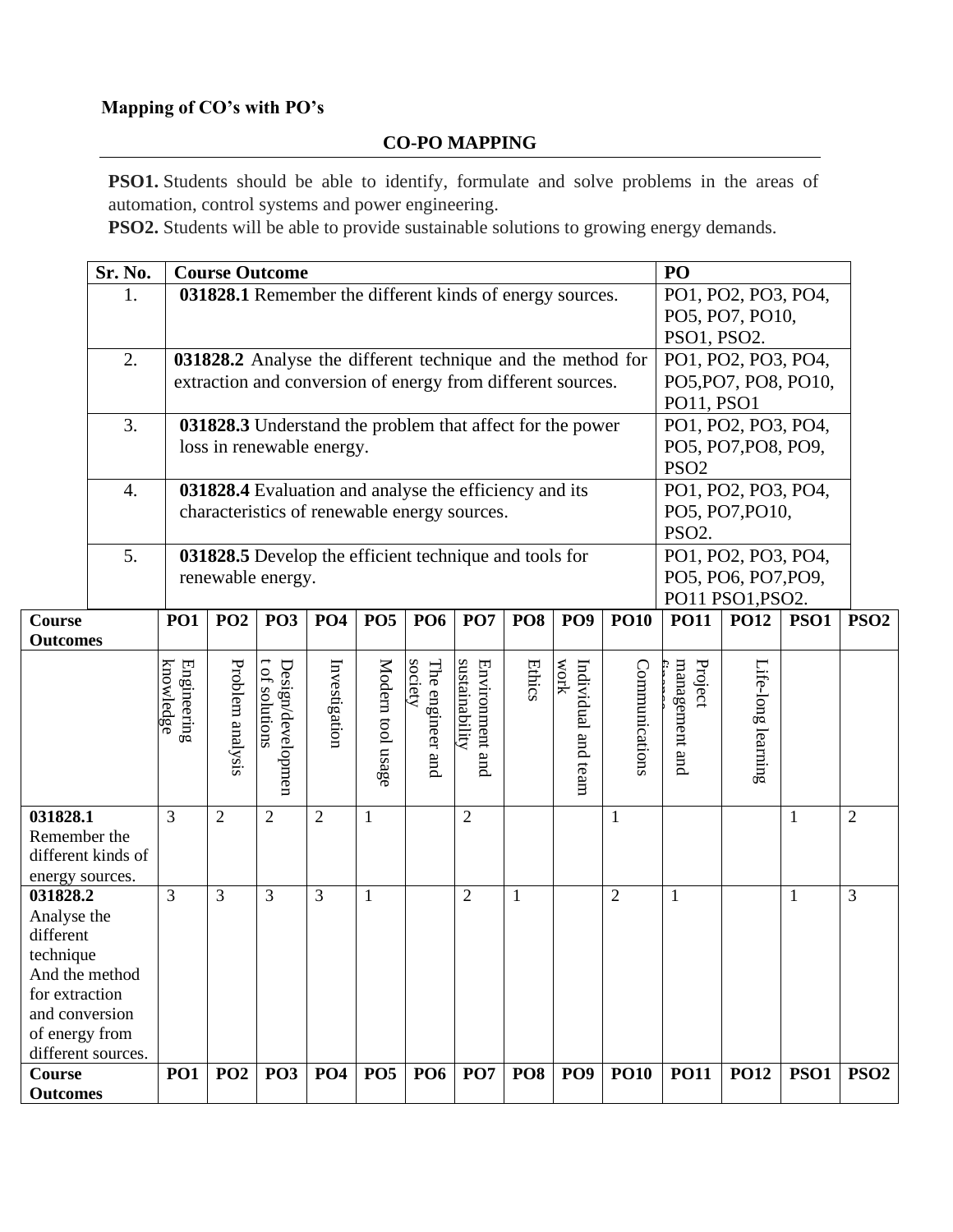|                                          | knowledge<br>Engineering | Problem analysis | nt of solutions<br><b>Design/developme</b> | Investigation  | Modern tool usage | The engineer and<br>society | sustainability<br>Environment and | <b>Ethics</b> | team work<br>Individual<br>and | Communications | management and<br>Project | Life-long learning |              |                |
|------------------------------------------|--------------------------|------------------|--------------------------------------------|----------------|-------------------|-----------------------------|-----------------------------------|---------------|--------------------------------|----------------|---------------------------|--------------------|--------------|----------------|
| 031828.3<br>Understand the               | 3                        | $\overline{3}$   | $\overline{2}$                             | $\overline{2}$ | $\mathbf{1}$      |                             | $\overline{3}$                    | $\mathbf{1}$  | $\mathbf{1}$                   |                |                           |                    |              | $\overline{2}$ |
| problem that                             |                          |                  |                                            |                |                   |                             |                                   |               |                                |                |                           |                    |              |                |
| affect for the<br>power loss in          |                          |                  |                                            |                |                   |                             |                                   |               |                                |                |                           |                    |              |                |
| renewable                                |                          |                  |                                            |                |                   |                             |                                   |               |                                |                |                           |                    |              |                |
| energy.                                  |                          |                  |                                            |                |                   |                             |                                   |               |                                |                |                           |                    |              |                |
| 031828.4                                 | $\overline{2}$           | $\overline{2}$   | 1                                          | $\mathbf{1}$   | $\mathbf{1}$      |                             | $\overline{2}$                    |               |                                | $\mathbf{1}$   |                           |                    |              | $\overline{2}$ |
| Evaluation and                           |                          |                  |                                            |                |                   |                             |                                   |               |                                |                |                           |                    |              |                |
| analyse the                              |                          |                  |                                            |                |                   |                             |                                   |               |                                |                |                           |                    |              |                |
| efficiency and its<br>characteristics of |                          |                  |                                            |                |                   |                             |                                   |               |                                |                |                           |                    |              |                |
| renewable                                |                          |                  |                                            |                |                   |                             |                                   |               |                                |                |                           |                    |              |                |
| energy sources.                          |                          |                  |                                            |                |                   |                             |                                   |               |                                |                |                           |                    |              |                |
| 031828.5                                 | $\overline{2}$           | 1                | 3                                          | $\mathbf{1}$   | $\overline{2}$    | $\mathbf{1}$                | $\overline{2}$                    |               | $\mathbf{1}$                   |                | $\mathbf{1}$              |                    | $\mathbf{1}$ | 3              |
| Develop the                              |                          |                  |                                            |                |                   |                             |                                   |               |                                |                |                           |                    |              |                |
| efficient                                |                          |                  |                                            |                |                   |                             |                                   |               |                                |                |                           |                    |              |                |
| technique and                            |                          |                  |                                            |                |                   |                             |                                   |               |                                |                |                           |                    |              |                |
| tools for                                |                          |                  |                                            |                |                   |                             |                                   |               |                                |                |                           |                    |              |                |
| renewable                                |                          |                  |                                            |                |                   |                             |                                   |               |                                |                |                           |                    |              |                |
| energy.                                  |                          |                  |                                            |                |                   |                             |                                   |               |                                |                |                           |                    |              |                |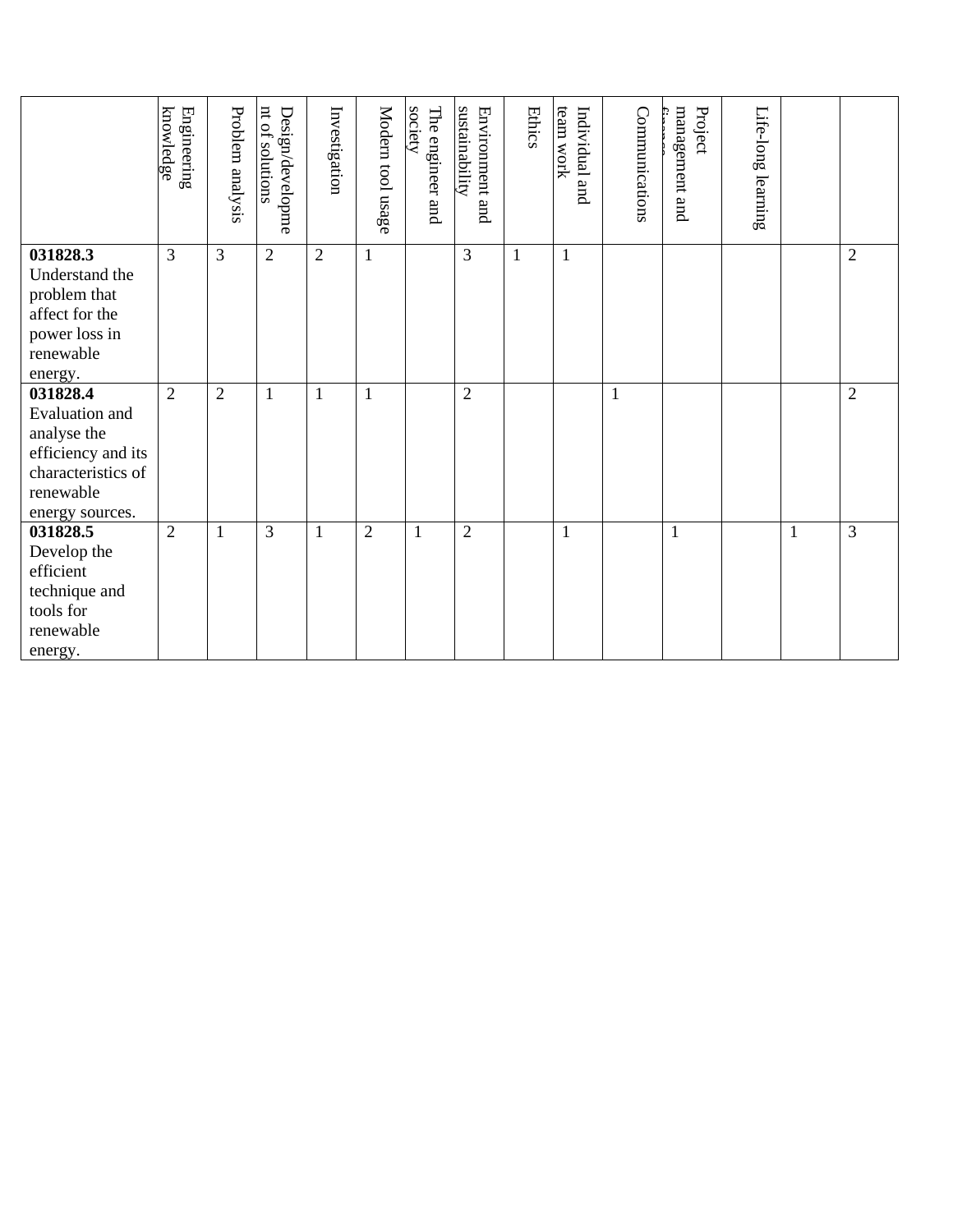## **B. Tech. VIII Semester (EEE)**

#### **EE- 031828 Direct Energy Conversion**

| L T P/D Total                 | Max Marks: 100       |  |
|-------------------------------|----------------------|--|
| $3 - 1 - 0$<br>$\overline{4}$ | Final Exam: 70 Marks |  |
|                               | Sessional: 20 Marks  |  |
|                               | Internals: 10 Marks. |  |

#### **Direct Energy Conversion**

- 1. **UNIT 1: Introduction**: Energy sources, Energy conversion chart, Direct Energy Conversion (DEC) devices, General representation of DEC devices
- 2. **UNIT 2: Thermoelectric Power Generation**: Introduction, Thermoelectric effects, Thermodynamic analysis of thermoelectric generator, Maximum thermal efficiency and maximum power output, Single stage and multistage generators, thermoelectric materials, Applications.
- 3. **UNIT 3: Fuel Cells** : Introduction, Principle of fuel cell operation and different types of fuel-cells reactions, electrochemical thermodynamics, Relation of cell potential to thermodynamic variables, Cell efficiency, Polarization losses, Types of fuel cells, Performance characteristics, Applications.
- 4. **UNIT 4: Solar Cells** : Introduction, Basic theory of pn junction photovoltaic converters, Characteristics of solar radiation, Typical schematic representation of a solar cell and the idealized equivalent circuit, Basic characteristics, power and efficiency, Materials for photovoltaic conversion and cell fabrication, Silicon, Cadmium Sulphide and Gallium Arsenide cells, Application, System design methodology.
- 5. **UNIT 5: MHD Generator**: Introduction, Gaseous conductors, Seeding, MHD equations, Operating range of an MHD duct, Different types of MHD generators, Thermodynamic analysis of linear constant velocity MHD generator, Electrical power output and efficiency, Adiabatic efficiency, Introduction to liquid MHD generator.
- 6. **UNIT 6: Fusion Power**: Principles of fusion power production, Advantages of fusion power, Problems in achieving controlled thermonuclear reactions, Plasma confinement, heating and diagnostics, Fusion devices.
- 7. **UNIT 7: Wind Power**: Introduction to Wind Power Generation.

#### **Books:**

- 1. "Direct Energy Conversion" by M.All Kettani, Addison-Wesley, 1970.
- 2. "Direct Energy Conversion" by S.W.Angrist, Allyn & Bacon, Boston, 4th Edn., 1982.
- 3. "Direct energy Conversion" by S.L.Soo, Prentice Hall, 1968. 3 Reference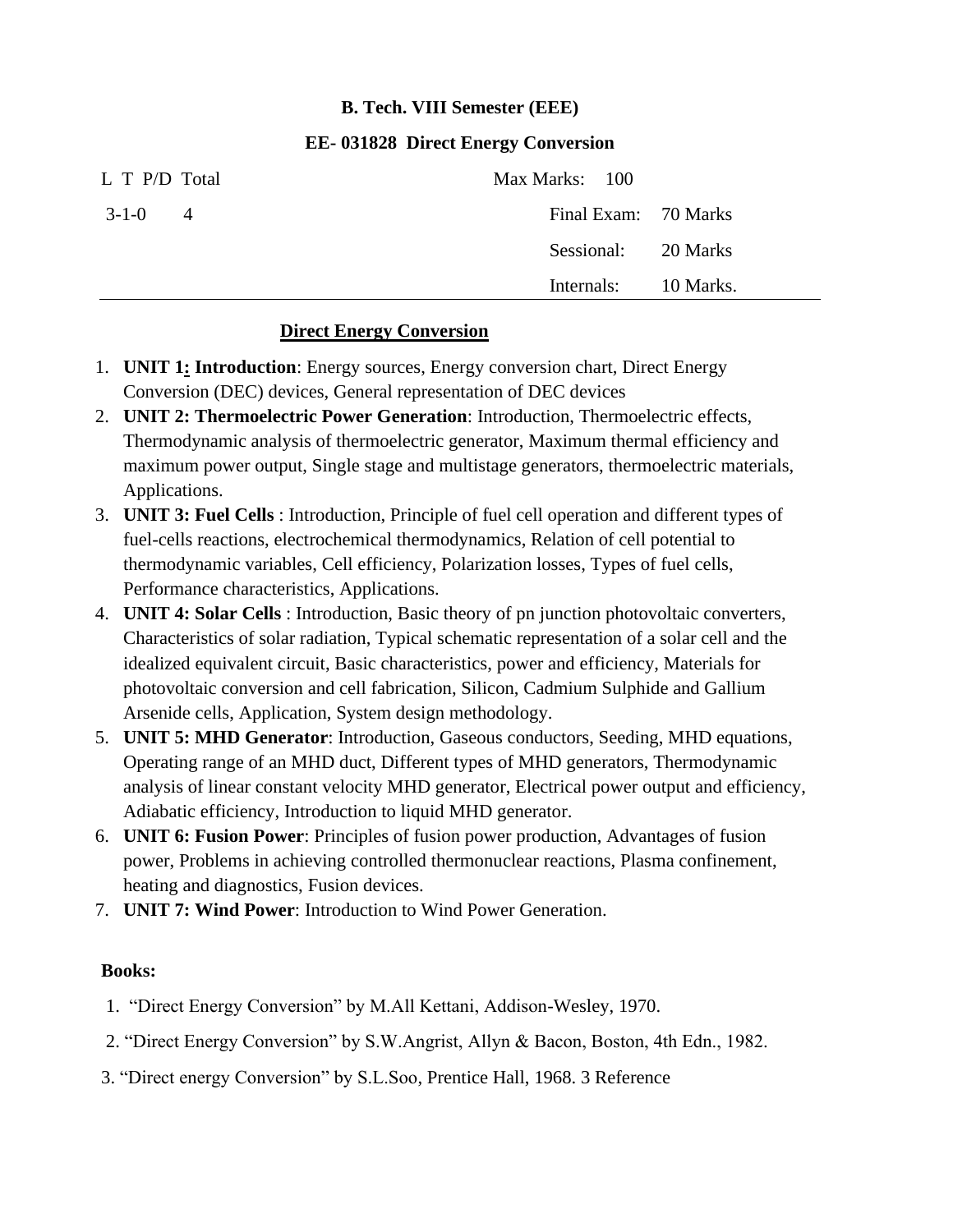#### **Course Plan**

| <b>Institute / College Name:</b>            | DARBHANGA COLLEGE OF ENGINEERING |                       |                |  |  |
|---------------------------------------------|----------------------------------|-----------------------|----------------|--|--|
| <b>Program Name</b>                         | B. Tech (EEE, $8th$ semester)    |                       |                |  |  |
| <b>Course Code</b>                          | 031828                           |                       |                |  |  |
| <b>Course Name</b>                          | <b>DIRECT ENERGY CONVERSION</b>  |                       |                |  |  |
| Lecture / Tutorial (per<br>week):           | 3/1                              | <b>Course Credits</b> | $\overline{4}$ |  |  |
| <b>Coordinator</b><br>Course<br><b>Name</b> | MR. DEEPAK SINGH                 |                       |                |  |  |

#### **1. Scope and Objectives of the Course**

To enable students to gain knowledge and understanding in the following aspects:

- **Remember** the different kinds of energy sources.
- **Analyze** the different technique and the method for extraction and conversion of energy from different sources.
- **Understand** the problem that affect for the power loss in renewable energy.
- **Evaluation** and analyze the efficiency and its characteristics of renewable energy sources.
- **Develop** the efficient technique and tools for renewable energy.

#### **2. Textbooks**

**TB1:** 'Direct Energy Conversion" by M.All Kettani, Addison-Wesley, 1970.

**TB2**: "Direct Energy Conversion" by S.W.Angrist, Allyn & Bacon, Boston, 4thEdn.,1982.

#### **3. Reference Books**

**RB1:** "Direct energy Conversion" by S.L.Soo, Prentice Hall, 1968.

#### **Other readings and relevant websites**

S.No. **Link of Journals, Magazines, websites and Research Papers**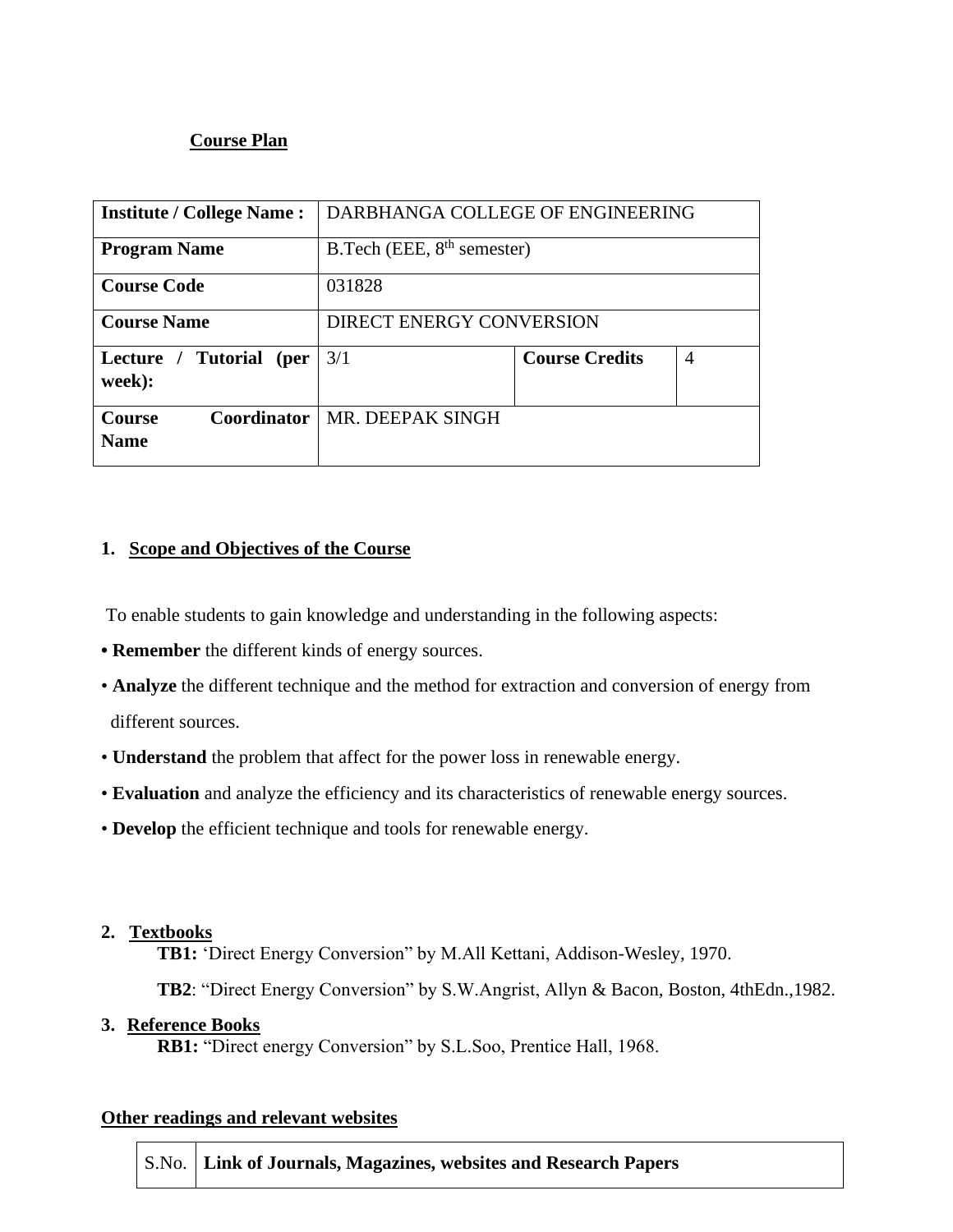| 1. https://en.wikipedia.org/wiki/Direct_energy_conversion                    |
|------------------------------------------------------------------------------|
| 2. http://www.dtic.mil/dtic/tr/fulltext/u2/627658.pdf                        |
| 3. http://onlinelibrary.wiley.com/doi/10.1111/j.1559-3584.1979.tb04331.x/pdf |

## **4. Course Plan**

| Lecture<br><b>Number</b> | Date of<br>Lecture | <b>Topics</b>                                                                                                                                                                                                                                                                  | Web Links for<br>video lectures                          | <b>Text</b><br><b>Book</b><br><b>Reference</b><br><b>Book</b><br><b>Other</b>                                | Page<br>numbers<br>of Text |
|--------------------------|--------------------|--------------------------------------------------------------------------------------------------------------------------------------------------------------------------------------------------------------------------------------------------------------------------------|----------------------------------------------------------|--------------------------------------------------------------------------------------------------------------|----------------------------|
|                          |                    |                                                                                                                                                                                                                                                                                |                                                          | reading<br>material                                                                                          | Book(s)                    |
| $1-4$                    |                    | <b>Introduction</b>                                                                                                                                                                                                                                                            |                                                          | TB1, RB1                                                                                                     | $1-20$                     |
|                          |                    | Energy sources, Energy<br>conversion chart, Direct<br>Conversion<br>Energy<br>(DEC) devices, General<br>representation of DEC<br>devices                                                                                                                                       | https://www.youtu<br>be.com/watch? $v = g$<br>iXuabYgI3A |                                                                                                              |                            |
|                          |                    |                                                                                                                                                                                                                                                                                | Assignment-1                                             |                                                                                                              |                            |
| $5 - 11$                 |                    | <b>Thermoelectric Power</b><br><b>Generation</b>                                                                                                                                                                                                                               |                                                          | RB1                                                                                                          | 76-98                      |
|                          |                    | Introduction,<br>Thermoelectric<br>effects,<br>Thermodynamic analysis<br>Thermoelectric<br>of<br>Maximum<br>generator,<br>thermal efficiency and<br>maximum power output,<br>Single<br>stage<br>and<br>multistage<br>generators,<br>Thermoelectric materials,<br>Applications. | https://www.youtu<br>be.com/watch?v=9<br>YLJ-Wrye8Q      | https://www.electric<br>al4u.com/thermoelec<br>tric-power-<br>generators-or-<br>seebeck-power-<br>generation |                            |
|                          |                    |                                                                                                                                                                                                                                                                                | Tutorial-1, Assignment-2                                 |                                                                                                              |                            |
| $12 - 18$                |                    | <b>Fuel Cells</b>                                                                                                                                                                                                                                                              |                                                          | TB1, RB1                                                                                                     | 35-42                      |
|                          |                    | Introduction, Principle of<br>fuel-cell operation and<br>different types of fuel-<br>cells<br>reactions,<br>electrochemical thermo-                                                                                                                                            | https://www.youtu<br>$be.com/watch?v=$<br>mpHZWYpKDJg    | http://nptel.ac.in/cou<br>rses/108105066/9                                                                   |                            |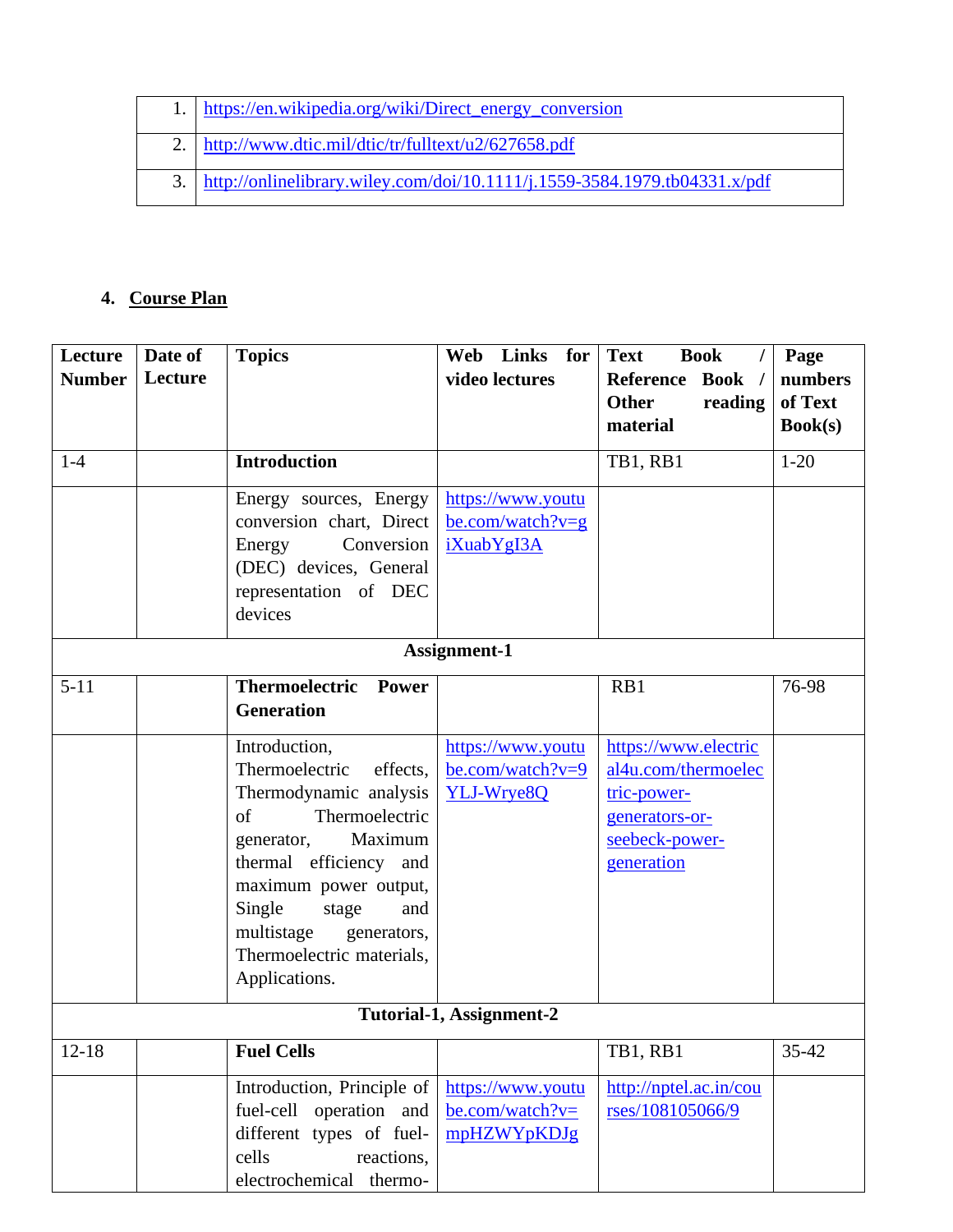|           | dynamics, Relation<br>of                                |                    |                       |           |
|-----------|---------------------------------------------------------|--------------------|-----------------------|-----------|
|           | cell<br>potential<br>to                                 |                    |                       |           |
|           | thermodynamic                                           |                    |                       |           |
|           | variables, Cell efficiency,                             |                    |                       |           |
|           | Polarization<br>losses,                                 |                    |                       |           |
|           | Types of fuel<br>cells,                                 |                    |                       |           |
|           | Performance                                             |                    |                       |           |
|           | characteristics,                                        |                    |                       |           |
|           | Applications.                                           |                    |                       |           |
|           |                                                         |                    |                       |           |
|           | Mid-Semester Exam (Syllabus covered from 1-20 lectures) |                    |                       |           |
| 19-25     | <b>Solar Cells</b>                                      |                    | TB1, RB1              | $43 - 56$ |
|           | Introduction,<br>Basic                                  | https://www.livesc | https://www.science   |           |
|           | theory of p-n junction                                  | ience.com/41995-   | direct.com/journal/s  |           |
|           | photovoltaic converters,                                | how-do-solar-      | olar-cells            |           |
|           | Characteristics of solar                                | panels-work.html   |                       |           |
|           | radiation,<br>Typical                                   |                    |                       |           |
|           | schematic representation                                |                    |                       |           |
|           | of a solar cell and the                                 |                    |                       |           |
|           |                                                         |                    |                       |           |
|           | idealized<br>equivalent                                 |                    |                       |           |
|           | <b>Basic</b><br>circuit,                                |                    |                       |           |
|           | characteristics,<br>power                               |                    |                       |           |
|           | and efficiency, Materials                               |                    |                       |           |
|           | photovoltaic<br>for                                     |                    |                       |           |
|           | and<br>conversion<br>cell                               |                    |                       |           |
|           | fabrication,<br>Silicon,                                |                    |                       |           |
|           | Cadmium Sulphide and                                    |                    |                       |           |
|           | Gallium Arsenide cells,                                 |                    |                       |           |
|           | Application,<br>System                                  |                    |                       |           |
|           | design methodology.                                     |                    |                       |           |
|           |                                                         |                    |                       |           |
|           |                                                         | Assignment-3       |                       |           |
| $26 - 35$ | <b>MHD Generator</b>                                    |                    | TB1, RB1              | 110-143   |
|           | Introduction,<br>Gaseous                                | https://www.youtu  | https://en.wikipedia. |           |
|           | conductors,<br>Seeding,                                 | be.com/watch?v=5   | org/wiki/Magnetohy    |           |
|           | <b>MHD</b><br>equations,                                | Xb7uPAaCuc         | drodynamic_generat    |           |
|           | Operating range of an                                   |                    | $or$                  |           |
|           | Different<br><b>MHD</b><br>duct,                        |                    |                       |           |
|           | <b>MHD</b><br>of<br>types                               |                    |                       |           |
|           | generators,                                             |                    |                       |           |
|           | Thermodynamic analysis                                  |                    |                       |           |
|           | linear<br>of<br>constant                                |                    |                       |           |
|           |                                                         |                    |                       |           |
|           | velocity MHD generator,                                 |                    |                       |           |
|           | Electrical power output                                 |                    |                       |           |
|           | and efficiency, Adiabatic                               |                    |                       |           |
|           | efficiency,<br>Introduction                             |                    |                       |           |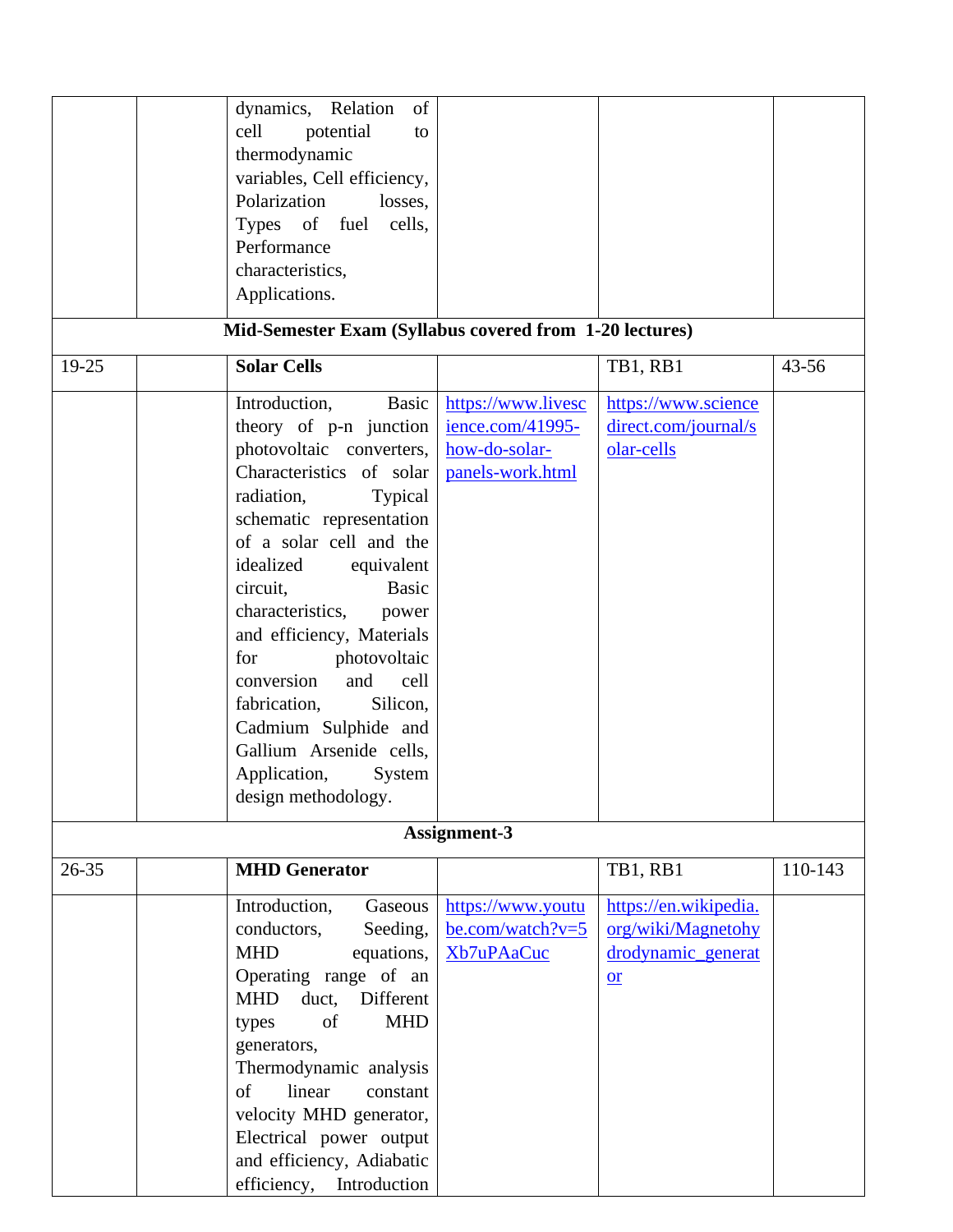|           | to liquid MHD generator.                                                                                                                                                                                                               |                                                                                  |                                                    |       |  |  |
|-----------|----------------------------------------------------------------------------------------------------------------------------------------------------------------------------------------------------------------------------------------|----------------------------------------------------------------------------------|----------------------------------------------------|-------|--|--|
|           | Tutorial-2, Assignment-4                                                                                                                                                                                                               |                                                                                  |                                                    |       |  |  |
| 36-39     | <b>Fusion Power</b>                                                                                                                                                                                                                    |                                                                                  | TB1, RB1                                           | 60-72 |  |  |
|           | fusion<br>Principles<br>of<br>production,<br>power<br>Advantages of fusion<br>Problems<br>power,<br>in<br>achieving<br>controlled<br>thermonuclear reactions,<br>confinement,<br>Plasma<br>heating and diagnostics,<br>Fusion devices. | https://www.youtu<br>be.com/watch?v=L<br><b>JZvFlo0iNs</b>                       | https://en.wikipedia.<br>org/wiki/Fusion_po<br>wer |       |  |  |
|           |                                                                                                                                                                                                                                        | Tutorial-3, Assignment-5                                                         |                                                    |       |  |  |
| $40 - 42$ | <b>Wind Power</b>                                                                                                                                                                                                                      |                                                                                  | TB <sub>2</sub>                                    | 23-38 |  |  |
|           | Introduction<br>Wind<br>to<br>Power Generation.                                                                                                                                                                                        | https://www.youtu<br>$\underline{\text{be.com}}$ /watch?v=<br><b>GExTwRNkQBg</b> | http://nptel.ac.in/cou<br>rses/108105058/24        |       |  |  |

## 1. **Evaluation Scheme:**

| Component 1     | Mid Semester Exam            | 20         |
|-----------------|------------------------------|------------|
| Component 2     | <b>Assignment Evaluation</b> | 10         |
| Component $3**$ | End Term Examination**       | 70         |
|                 | <b>Total</b>                 | <b>100</b> |

**\*\*** The End Term Comprehensive examination will be held at the end of semester. The mandatory requirement of 75% attendance in all theory classes is to be met for being eligible to appear in this component.

## **SYLLABUS**

| <b>Topics</b>                                                    | No of lectures | Weightage |
|------------------------------------------------------------------|----------------|-----------|
| Energy sources, Energy conversion chart, Direct Energy           | $\sim$ 4       | 10%       |
| Conversion (DEC) devices, General representation of DEC          |                |           |
| devices                                                          |                |           |
| Introduction, Thermoelectric effects, Thermodynamic analysis   7 |                | 16%       |
| of Thermoelectric generator, Maximum thermal efficiency and      |                |           |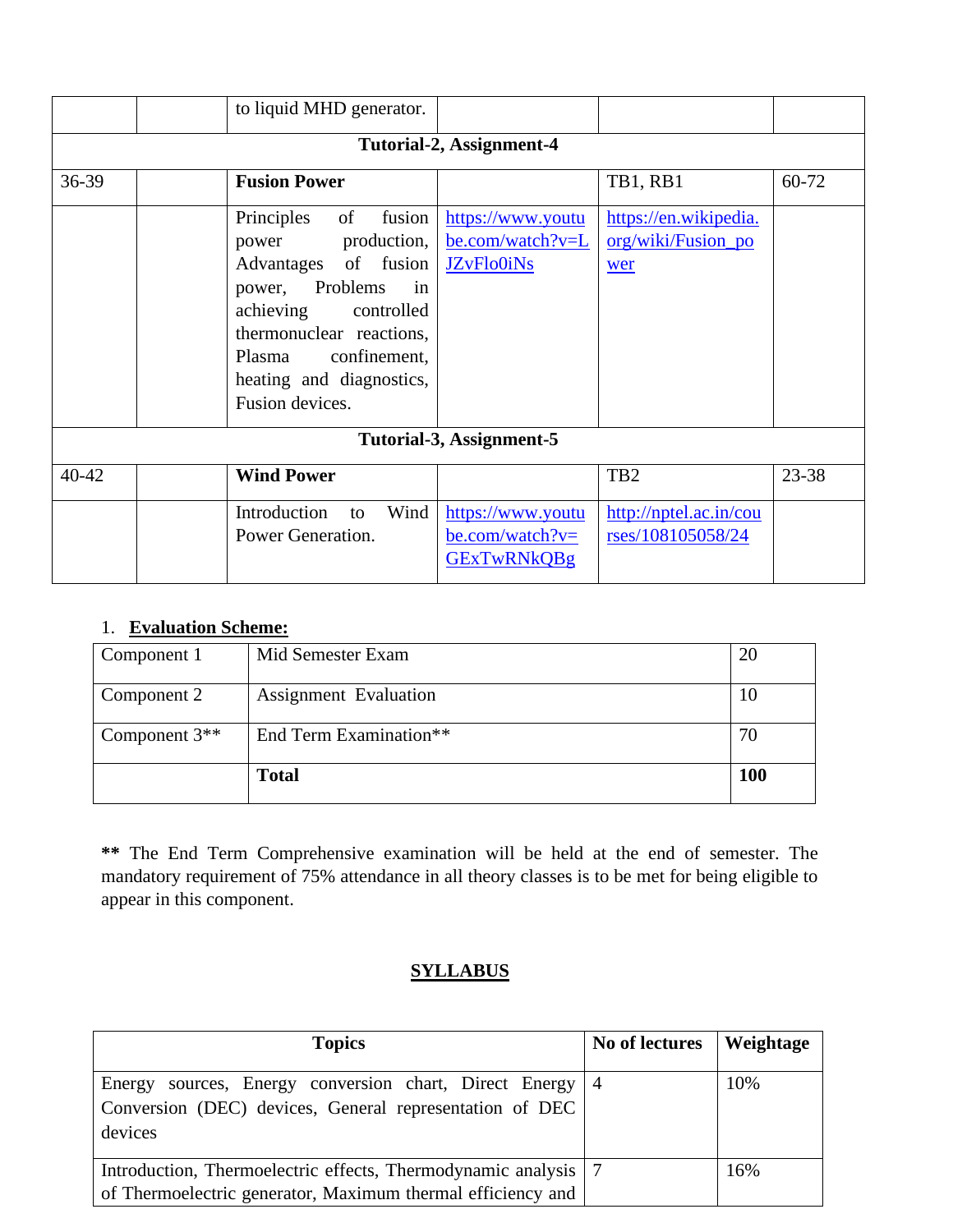| maximum power output, Single stage and multistage<br>generators, Thermoelectric materials, Applications.                                                                                                                                                                                                                                                                                                                   |                |     |
|----------------------------------------------------------------------------------------------------------------------------------------------------------------------------------------------------------------------------------------------------------------------------------------------------------------------------------------------------------------------------------------------------------------------------|----------------|-----|
| Introduction, Principle of fuel-cell operation and different<br>types of fuel-cells reactions, electrochemical thermo-dynamics,<br>Relation of cell potential to thermodynamic variables, Cell<br>efficiency, Polarization losses, Types of fuel cells,<br>Performance characteristics, Applications.                                                                                                                      | $\overline{7}$ | 16% |
| Introduction, Basic theory of p-n junction photovoltaic<br>converters, Characteristics of solar radiation,<br>Typical<br>schematic representation of a solar cell and the idealized<br>equivalent circuit, Basic characteristics, power and efficiency,<br>Materials for photovoltaic conversion and cell fabrication,<br>Silicon, Cadmium Sulphide and Gallium Arsenide cells,<br>Application, System design methodology. | $\overline{7}$ | 16% |
| Introduction, Gaseous conductors, Seeding, MHD equations,<br>Operating range of an MHD duct, Different types of MHD<br>generators, Thermodynamic analysis of linear constant velocity<br>MHD generator, Electrical power output and efficiency,<br>Adiabatic efficiency, Introduction to liquid MHD generator.                                                                                                             | 10             | 25% |
| Principles of fusion power production, Advantages of fusion<br>power, Problems in achieving controlled thermonuclear<br>reactions, Plasma confinement, heating and diagnostics, Fusion<br>devices.                                                                                                                                                                                                                         | $\overline{4}$ | 10% |
| Introduction to Wind Power Generation.                                                                                                                                                                                                                                                                                                                                                                                     | 3              | 7%  |

**This Document is approved by:**

| <b>Designation</b>        | <b>Name</b>       | <b>Signature</b> |
|---------------------------|-------------------|------------------|
| <b>Course Coordinator</b> | Mr.Deepak Singh   |                  |
| H.O.D                     | Mr. Prabhat Kumar |                  |
| Principal                 | Dr. Achintya      |                  |

## **Evaluation and Examination Blue Prints:**

Internal assessment is done through quiz tests, presentations, assignments and project work. Two sets of question papers are asked from each faculty and out of these two, without the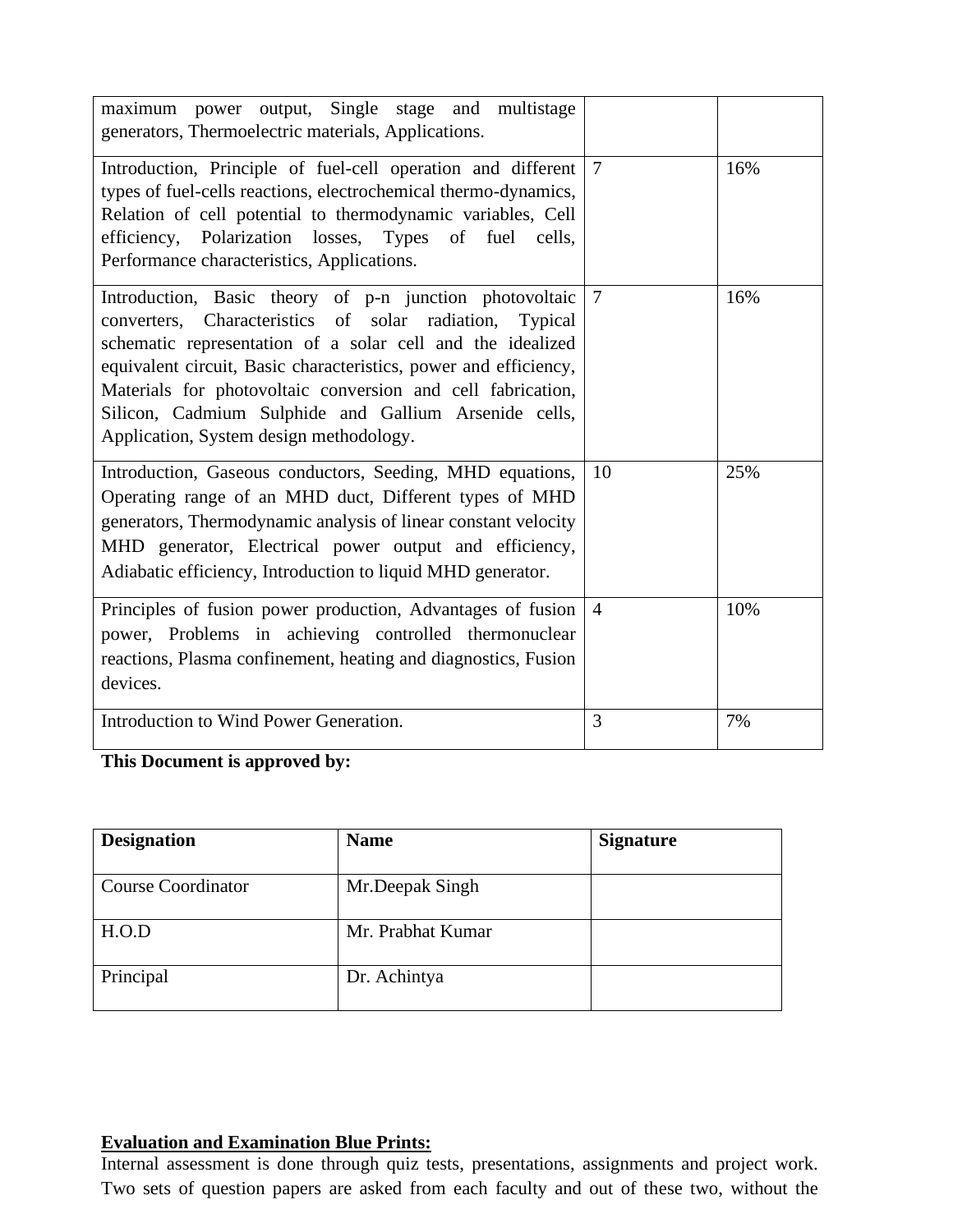knowledge of faculty, one question paper is chosen for the concerned examination. The components of evaluations alongwith their weightage followed by the University is given below

| <b>Sessional Test</b> | 20%  |
|-----------------------|------|
| Internals             | 10\% |
| End term examination  | 70%  |

### **LECTURE PLAN**

| <b>Institute / School Name:</b>                                                                                                                                                       | DARBHANGA COLLEGE OF ENGINEEERING              |         |                       |           |  |
|---------------------------------------------------------------------------------------------------------------------------------------------------------------------------------------|------------------------------------------------|---------|-----------------------|-----------|--|
| <b>Program Name</b>                                                                                                                                                                   | B.Tech (EEE, $8th$ semester)                   |         |                       |           |  |
| <b>Course Code</b>                                                                                                                                                                    | 031828                                         |         |                       |           |  |
| <b>Course Name</b>                                                                                                                                                                    | <b>Direct Energy Conversion</b>                |         |                       |           |  |
| Lecture / Tutorial (per<br>week):                                                                                                                                                     | 3/1<br><b>Course Credits</b><br>$\overline{4}$ |         |                       |           |  |
| <b>Course</b><br>Coordinator<br><b>Name</b>                                                                                                                                           | Mr. Deepak Singh                               |         |                       |           |  |
| <b>Topics</b>                                                                                                                                                                         |                                                |         | <b>Lecture Number</b> |           |  |
| <b>System and Signal</b>                                                                                                                                                              |                                                |         |                       |           |  |
| MODULE 1 Introduction (4 LECTURES)                                                                                                                                                    |                                                |         |                       |           |  |
| Energy sources, Energy conversion chart,                                                                                                                                              |                                                |         | $1-2$                 |           |  |
| Direct Energy Conversion (DEC) devices, General                                                                                                                                       |                                                | $3 - 4$ |                       |           |  |
| representation of DEC devices                                                                                                                                                         |                                                |         |                       |           |  |
| <b>MODULE</b><br>Thermoelectric<br>2<br><b>LECTURES</b> )                                                                                                                             | $5 - 11$                                       |         |                       |           |  |
| Introduction, Thermoelectric effects, Thermodynamic analysis<br>$5 - 7$                                                                                                               |                                                |         |                       |           |  |
| of Thermoelectric generator,                                                                                                                                                          |                                                |         |                       |           |  |
| Maximum thermal efficiency and maximum power output,<br>$8 - 11$<br>Single stage and multistage generators, Thermoelectric<br>materials, Applications.                                |                                                |         |                       |           |  |
| MODULE 3: Fuel Cells (7 LECTURES)                                                                                                                                                     |                                                |         | $12 - 18$             |           |  |
| Introduction, Principle of fuel-cell operation and different<br>types of fuel-cells reactions, electrochemical thermo-<br>dynamics,                                                   |                                                |         |                       | $12 - 15$ |  |
| Relation of cell potential to thermodynamic variables, Cell<br>$15 - 18$<br>efficiency, Polarization losses, Types<br>of fuel<br>cells,<br>Performance characteristics, Applications. |                                                |         |                       |           |  |
|                                                                                                                                                                                       | 18-25<br>MODULE 4: Solar Cells (7 LECTURES)    |         |                       |           |  |
| Introduction, Basic theory of p-n junction photovoltaic                                                                                                                               |                                                | 18-21   |                       |           |  |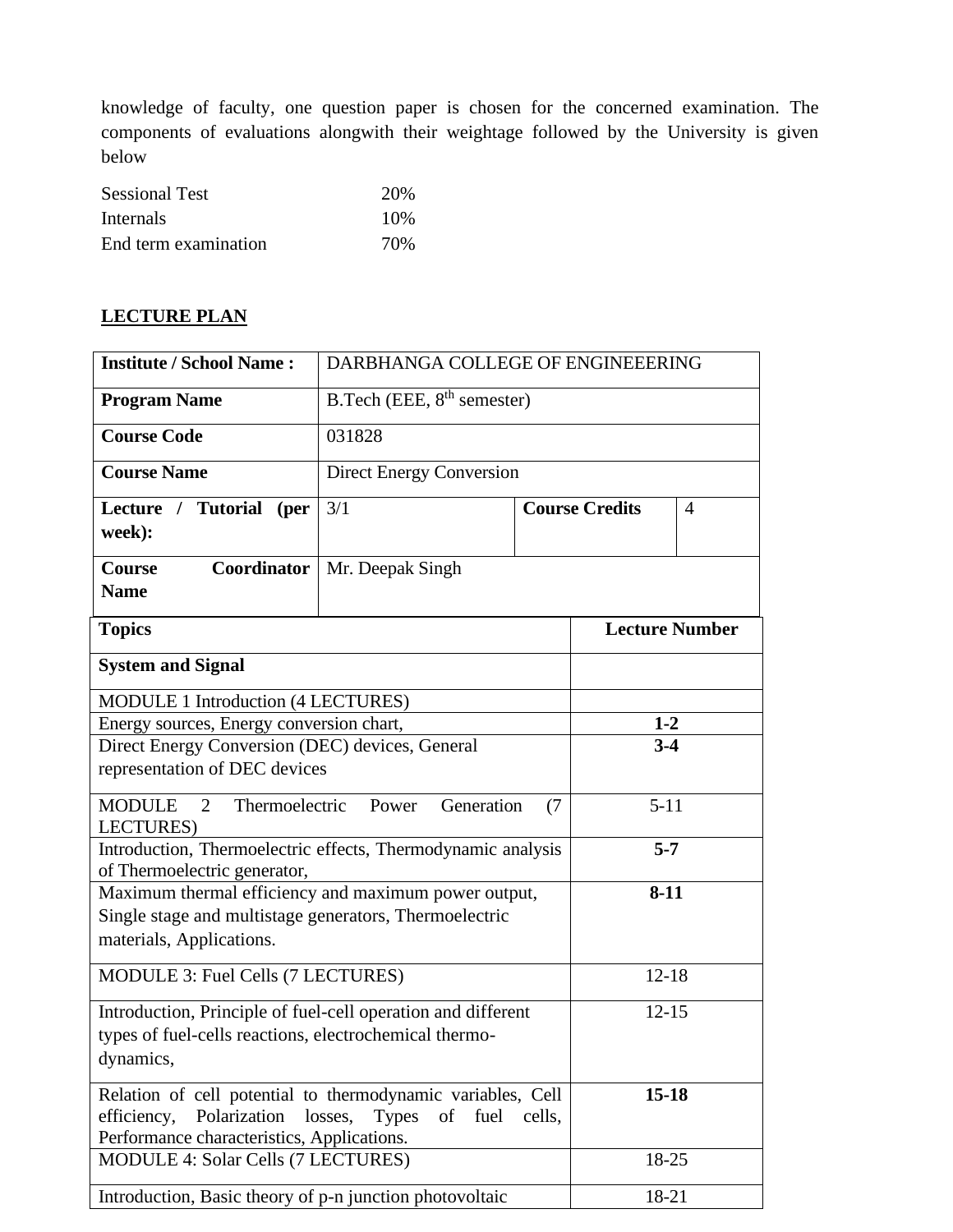| converters, Characteristics of solar radiation, Typical<br>schematic representation of a solar cell and the idealized |           |
|-----------------------------------------------------------------------------------------------------------------------|-----------|
| equivalent circuit,                                                                                                   |           |
| efficiency, Materials for photovoltaic conversion and cell                                                            | $21 - 25$ |
| fabrication, Silicon, Cadmium Sulphide and Gallium                                                                    |           |
| Arsenide cells, Application, System design methodology.                                                               |           |
| MODULE 5: MHD Generator (10 LECTURES)                                                                                 | $26 - 35$ |
| Introduction, Gaseous conductors, Seeding, MHD equations,                                                             | $26 - 30$ |
| Operating range of an MHD duct, Different types of MHD                                                                |           |
| generators,                                                                                                           |           |
| Thermodynamic analysis of linear constant velocity MHD                                                                | $30 - 35$ |
| generator, Electrical power output and efficiency, Adiabatic                                                          |           |
| efficiency, Introduction to liquid MHD generator.                                                                     |           |
| MODULE 6: Fusion Power (5 LECTURES)                                                                                   | $36-40$   |
| Principles of fusion power production, Advantages of fusion<br>power                                                  | $36 - 38$ |
| Problems in achieving controlled thermonuclear reactions,                                                             | 38-40     |
| Plasma confinement, heating and diagnostics, Fusion devices.                                                          |           |
| MODULE 7: Wind Power (5 LECTURES)                                                                                     | $41 - 45$ |
| Wind Power: Introduction to Wind Power Generation.                                                                    | 41-45     |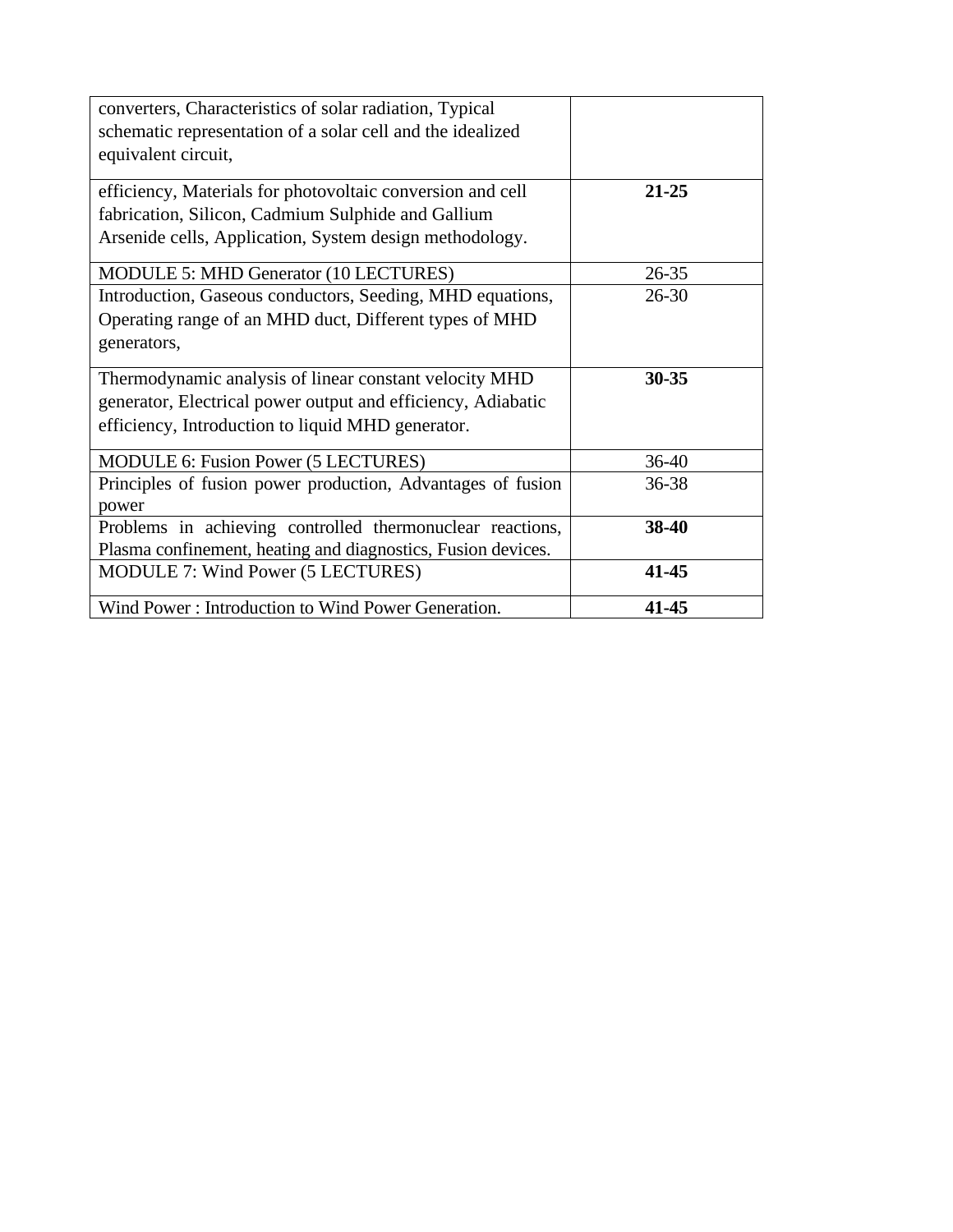# **DARBHANGA COLLEGE OF ENGINEERING, DARBHANGA**

**8 th Sem. Branch:- Electrical & Electronics Engineering Batch (2016-20)**

# **Subject :- Direct Energy Conversion**

| Sl. No. | <b>Name</b>          | Class Roll No. |  |  |
|---------|----------------------|----------------|--|--|
| 1.      | Rajbala Kumari       | 16-EE-01       |  |  |
| 2.      | Sushmita Kumari      | 16-EE-03       |  |  |
| 3.      | Shweta Rani          | 16-EE-04       |  |  |
| 4.      | Nisha Raj            | 16-EE-05       |  |  |
| 5.      | Priyanka Kumari      | 16-EE-07       |  |  |
| 6.      | Rashmi Bharti        | 16-EE-08       |  |  |
| 7.      | Sonika Kumari        | 16-EE-09       |  |  |
| 8.      | Puja Prabhakar       | 16-EE-11       |  |  |
| 9.      | Devashish Dubey      | 16-EE-12       |  |  |
| 10.     | Alok Ranjan          | 16-EE-13       |  |  |
| 11.     | Hemant Kumar patel   | 16-EE-14       |  |  |
| 12.     | Kumar Satyam         | 16-EE-15       |  |  |
| 13.     | Pratik Kumar         | 16-EE-17       |  |  |
| 14.     | Prabhash Kumar Yadav | 16-EE-18       |  |  |
| 15.     | Ranjesh Kumar        | 16-EE-19       |  |  |
| 16.     | Upendra Kumar        | 16-EE-20       |  |  |
| 17.     | Amit Kumar           | 16-EE-21       |  |  |
| 18.     | Wajahat Khalil       | 16-EE-22       |  |  |
| 19.     | Prakash Ranjan       | 16-EE-24       |  |  |
| 20.     | Rahul Kumar          | 16-EE-26       |  |  |
| 21.     | Ankit Ranjan         | 16-EE-27       |  |  |
| 22.     | Varinder Kumar       | 16-EE-29       |  |  |
| 23.     | Vikash Kumar Bharti  | 16-EE-30       |  |  |
| 24.     | Navneet Kumar        | 16-EE-31       |  |  |
| 25.     | Prem Raj             | 16-EE-32       |  |  |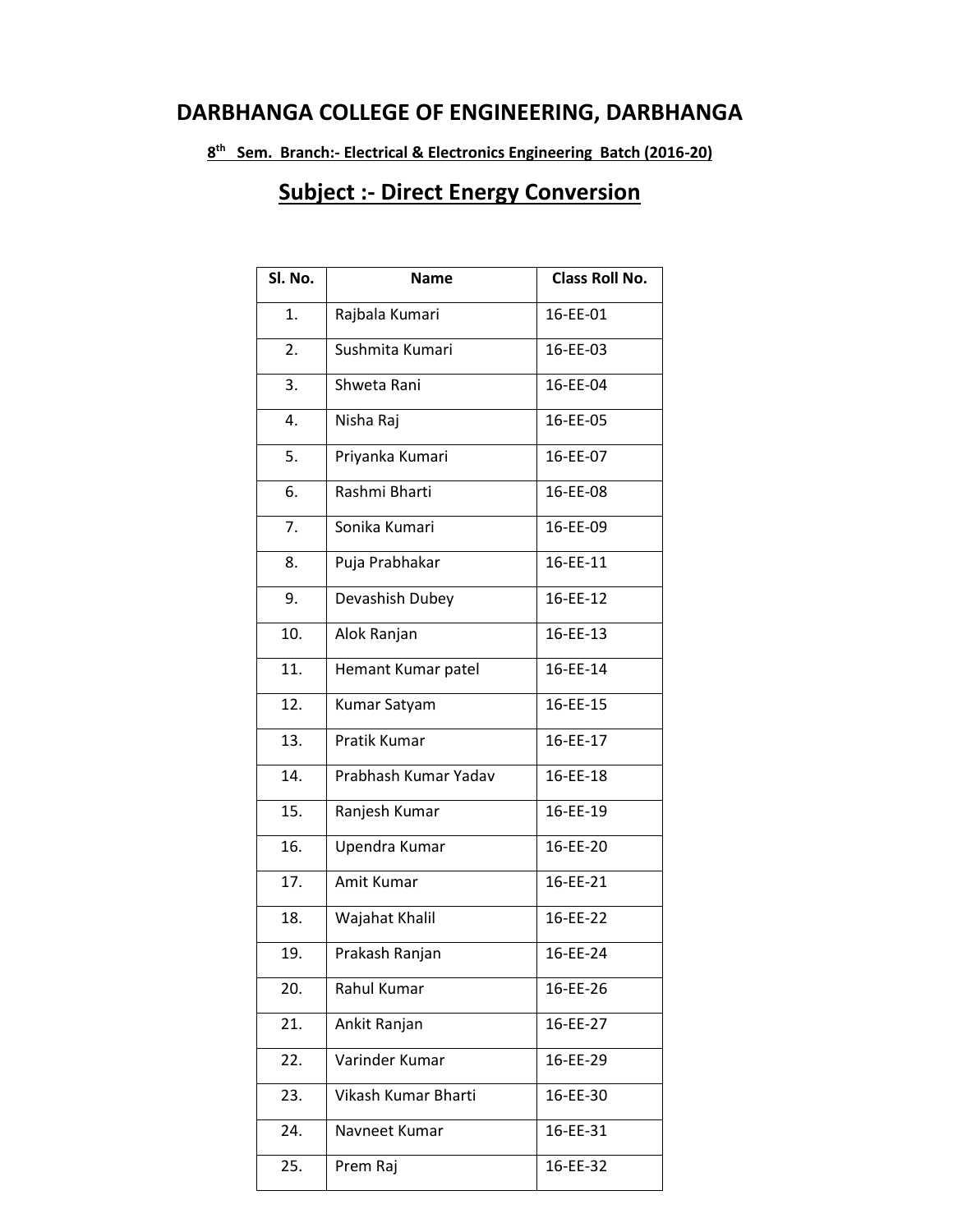| 26. | Juhi Kumari         | 16-EE-33 |
|-----|---------------------|----------|
| 27. | Appu Kumar          | 16-EE-34 |
| 28. | Ashish Kumar        | 16-EE-35 |
| 29. | <b>Babloo Kumar</b> | 16-EE-36 |
| 30. | Niraj Kumar Nirala  | 16-EE-37 |
| 31. | Poonam Priya        | 16-EE-38 |
| 32. | Kamal Nayan Jha     | 16-EE-40 |
| 33. | Rajneesh Kumar      | 16-EE-41 |
| 34. | Rohit Kumar         | 16-EE-42 |
| 35. | Amrita Kumari       | 16-EE-43 |
| 36. | Dimple Kumari       | 16-EE-44 |
| 37. | Khushbu Kumari      | 16-EE-45 |
| 38. | Alok Kumar          | 16-EE-46 |
| 39  | Md. Ataur Rahman    | 16-EE-47 |
| 40  | Shubhra Verma       | 16-EE-48 |
| 41  | Khushboo Kumari     | 16-EE-49 |
| 42  | Priti Kumari        | 16-EE-50 |
| 43  | Md. Sharmajul Haque | 16-EE-51 |
| 44  | Saurav Kumar        | 16-EE-52 |
| 45  | Anubhay Anand       | 16-EE-53 |
| 46  | Shankar Suwan Kesri | 16-EE-54 |
| 47  | Tanuj Anand         | 16-EE-55 |
| 48  | Ganesh Kumar        | 16-EE-56 |
| 49  | Ashish Ranjan       | 16-EE-57 |
| 50  | Shashi Kumar        | 16-EE-58 |
| 51  | Vishnu Kumar        | 16-EE-59 |
| 52  | Anku Rani           | 16-EE-60 |
| 53  | Santosh Kumar Mahto | 16-EE-61 |
| 54  | Shubham Kumar       | 16-EE-62 |
| 55  | Md. Seraj           | 16-EE-63 |
| 56  | Amrendra Kishor     | 16-EE-64 |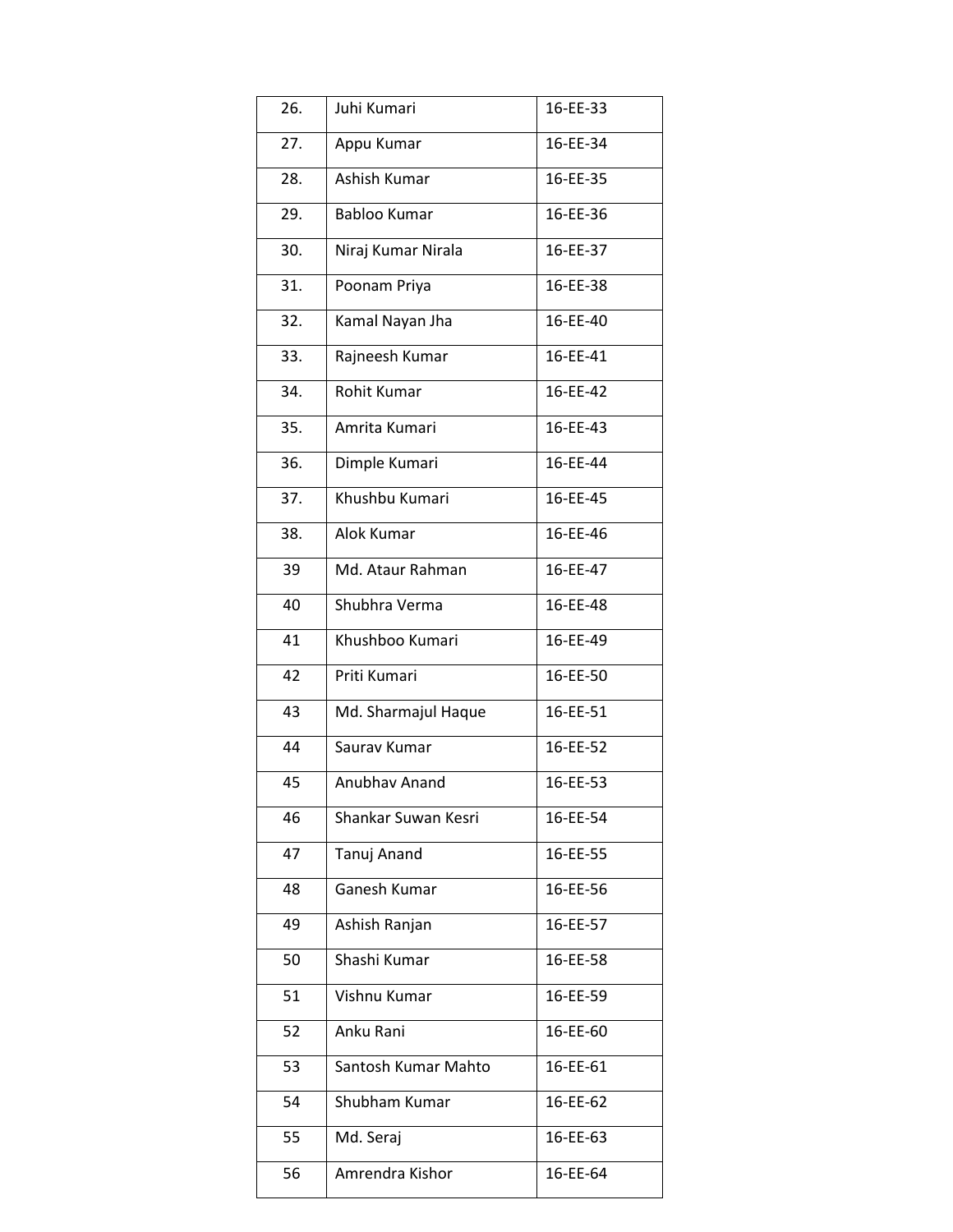| 57 | Amit Kumar Jha       | 16-EE-65    |
|----|----------------------|-------------|
| 58 | Rohit Kumar Yadav    | 16-EE-66    |
| 59 | Rahul Kumar Sahni    | 16-EE-67    |
| 60 | Saurabh Kumar        | 16-EE-68    |
| 61 | Pankaj Kumar         | 16-EE-69    |
| 62 | Pooja Roy            | 16(LE)EE-01 |
| 63 | Surya Rai            | 17(LE)EE-01 |
| 64 | Santosh Kumar        | 17(LE)EE-02 |
| 65 | Lalit Kumar Ram      | 17(LE)EE-03 |
| 66 | Deepak Kumar Prabhat | 17(LE)EE-04 |
| 67 | Sumit Kumar          | 17(LE)EE-05 |
| 68 | Avinash Choudhary    | 17(LE)EE-06 |
| 69 | Ranjeet Kumar Sah    | 17(LE)EE-07 |
| 70 | Baby Kumari          | 17(LE)EE-08 |
| 71 | Virendra Kumar Sah   | 17(LE)EE-09 |
| 72 | Abhinav Raj          | 17(LE)EE-10 |
| 73 | Ejaz Ahmad Ansari    | 17(LE)EE-11 |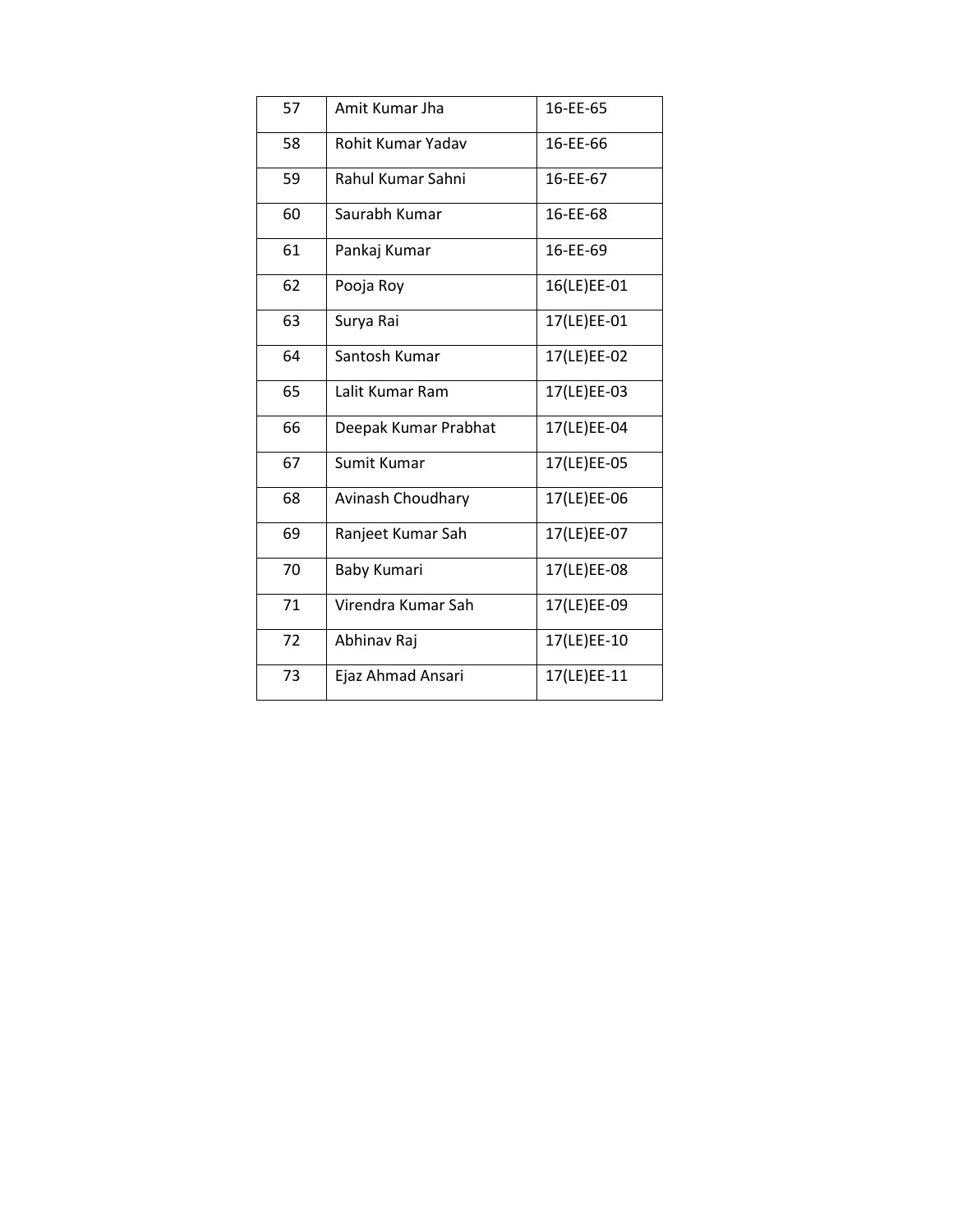#### **DARBHANGA COLLEGE OF ENGINEERIG, DARBHANGA**

#### **MID SEMESTER EXAMINATION 2018- 19**

#### **ELECTRICAL ENGINEERING (8th SEM)**

#### **DIRECT ENERGY CONVERSION**

#### **(031828)**

**20**

#### **Time: 2 hours** Maximum Marks:

Attempt all questions.

- 1. Draw and explain the equivalent circuit of a solar photovoltaic cell? What are the advantages and disadvantages of the solar cell compare with conventional system?
- 2. Explain and draw the V-I and PV characteristics of solar cell and maximum power point tracking in solar PV?
- 3. Explain fill factor and efficiency? Calculate fill factor, maximum power and efficiency with following parameter  $V_{oc} = 0.24V$ ,  $I_{sc} = -10A$

 $V_m = 0.14V$ ,  $I_m = -6.5A$ 

Intensity = 100 W/m<sup>2</sup>, Area =  $4 \text{ cm}^2$ .

- 4. Briefly explain elementary open cycle MHD and closed cycle MHD system along with diagram?
- 5. Calculate the open circuit voltage and maximum power output of MHD system with the following specification? Plate area =  $0.4$ m<sup>2</sup>, distance between plates =  $0.8$ m, flux density =  $2Wb/m^2$ ,

average gas velocity =  $100m/s$ , conductivity of gas =  $10 \text{ ohm/m}$ .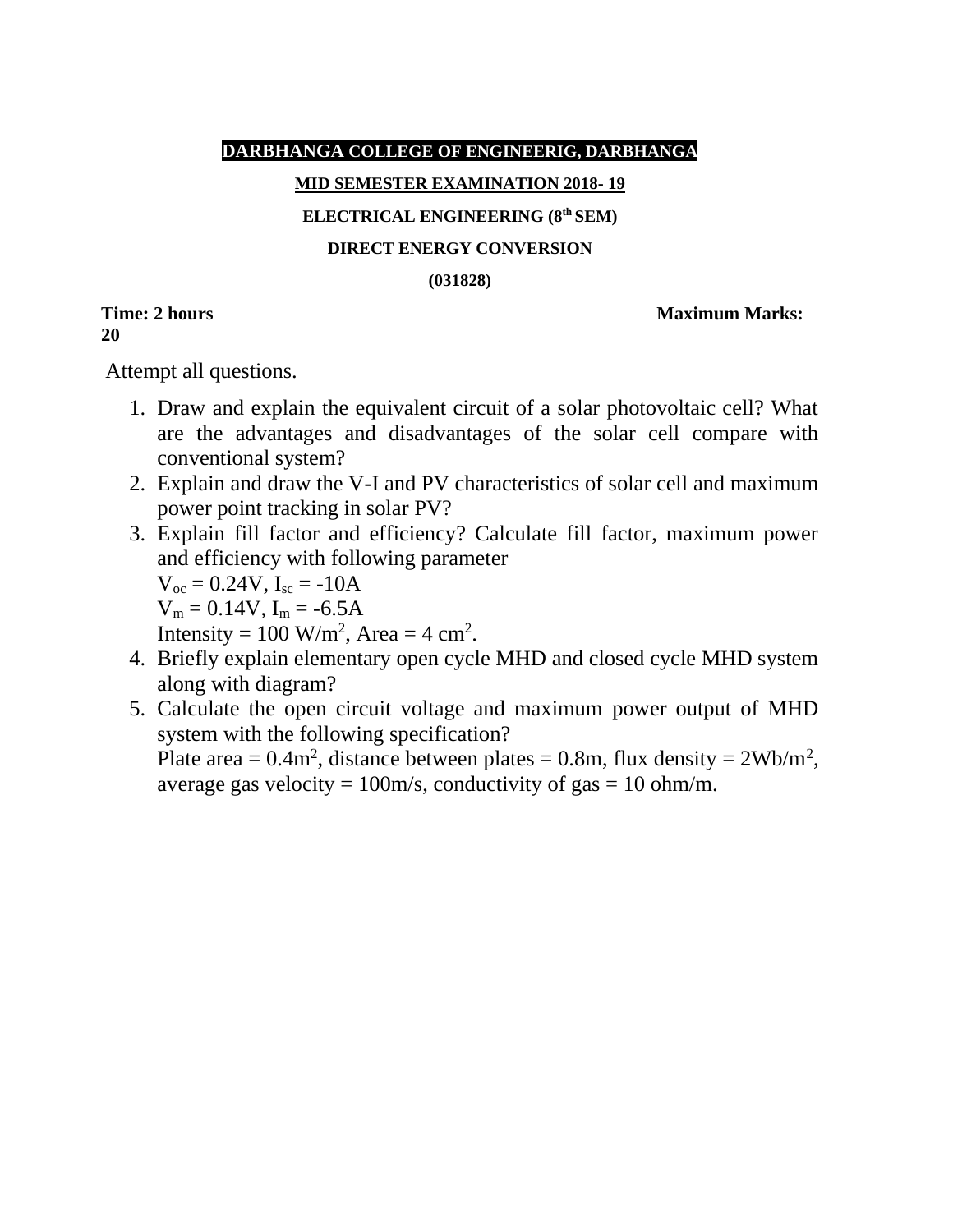

### **DARBHANGA COLLEGE OF ENGINEERING**

## **Department ofElectrical andElectronics Engineering Direct Energy Conversion**

### **Assignment I**

- 1. Write the mathematical form of I-V characteristics of solar cell?
- 2. What is the range of efficiency of solar cell?
- 3. What is the condition for generation of electron hole pair in the term of energy band?
- 4. What is the maximum power tracking in solar PV cell?
- 5. Give the classification of fuel cell?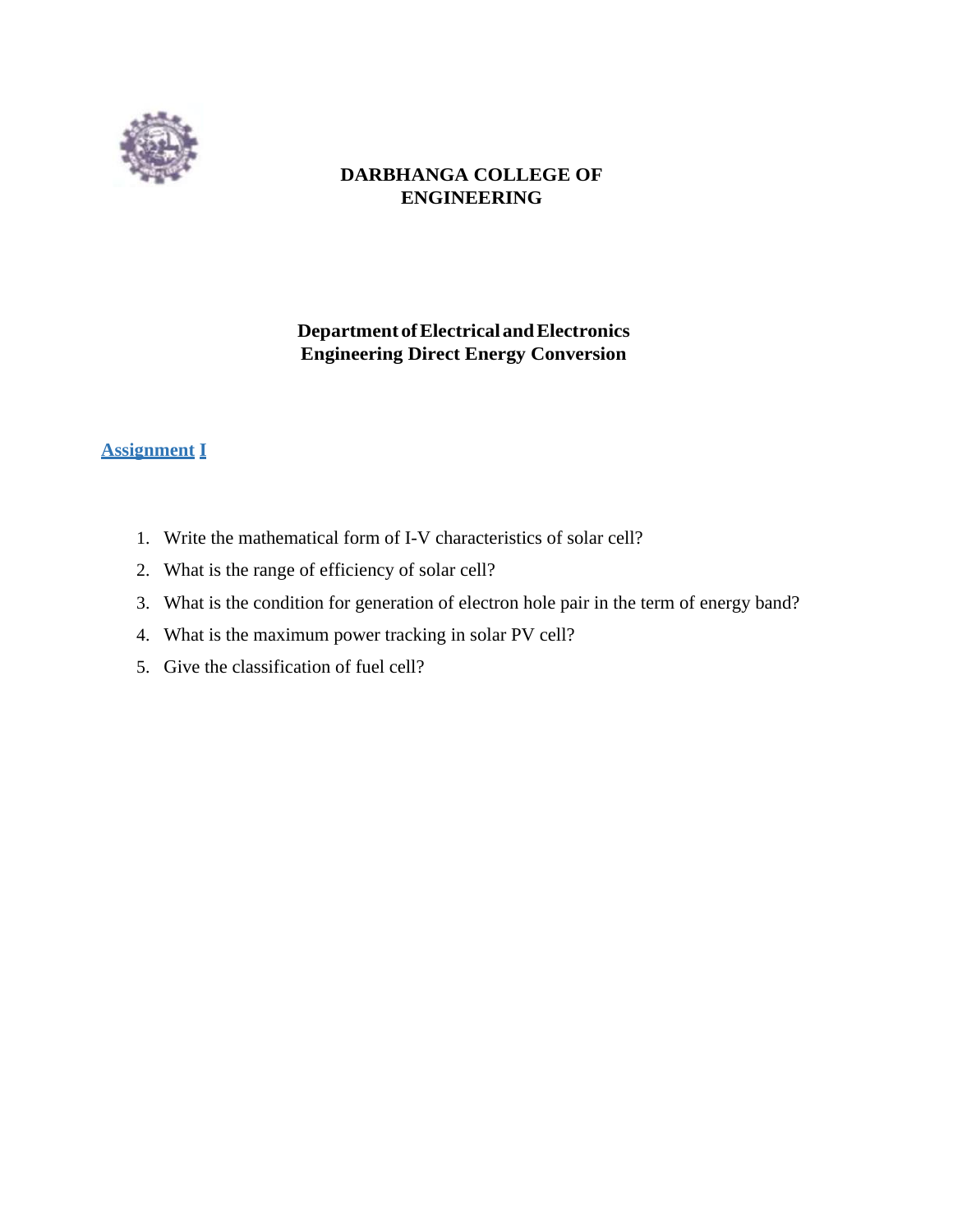# **Department ofElectrical andElectronics Engineering**

## **Direct Energy Conversion**

#### **Assignment II**

- 1. What are the advantages and disadvantages of fusion power?
- 2. Explain the principle of fusion power generation?
- 3. Discuss different types of MHD generating system?
- 4. Explain briefly:
	- a) Solar power plant
	- b) Wind energy plant
	- c) Tidal power plant
	- d) Geothermal power plant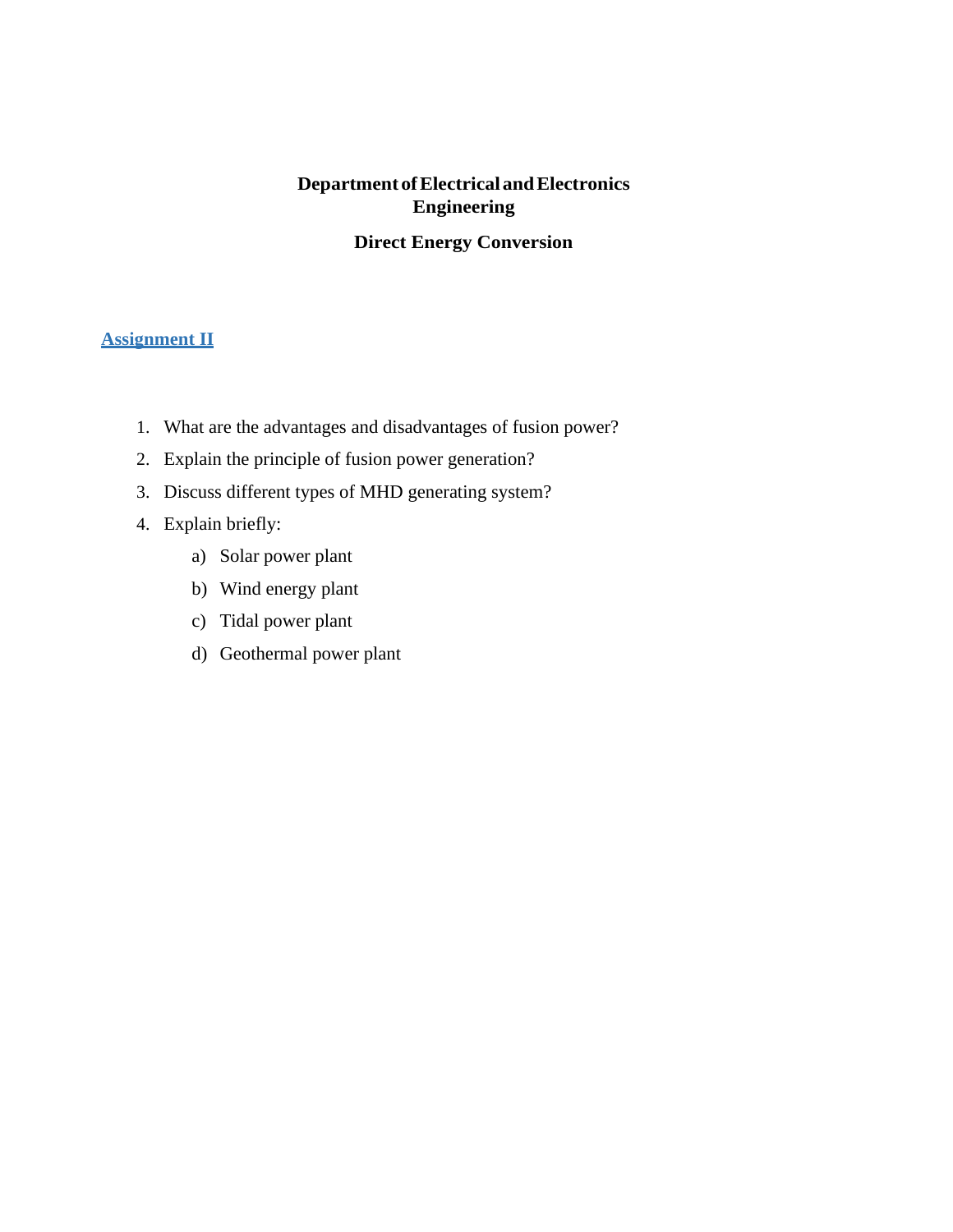# **Department ofElectrical andElectronics Engineering Direct Energy Conversion**

#### **Assignment III**

- 1. Describe the energy conversion chart with various source of energy?
- 2. What are the various types of fuel cell and state the principle of operation?
- 3. Show the basic construction and working of pn junction of photovoltaic converter?
- 4. Write the short notes on
	- a) Material for MHD generator
	- b) Seeding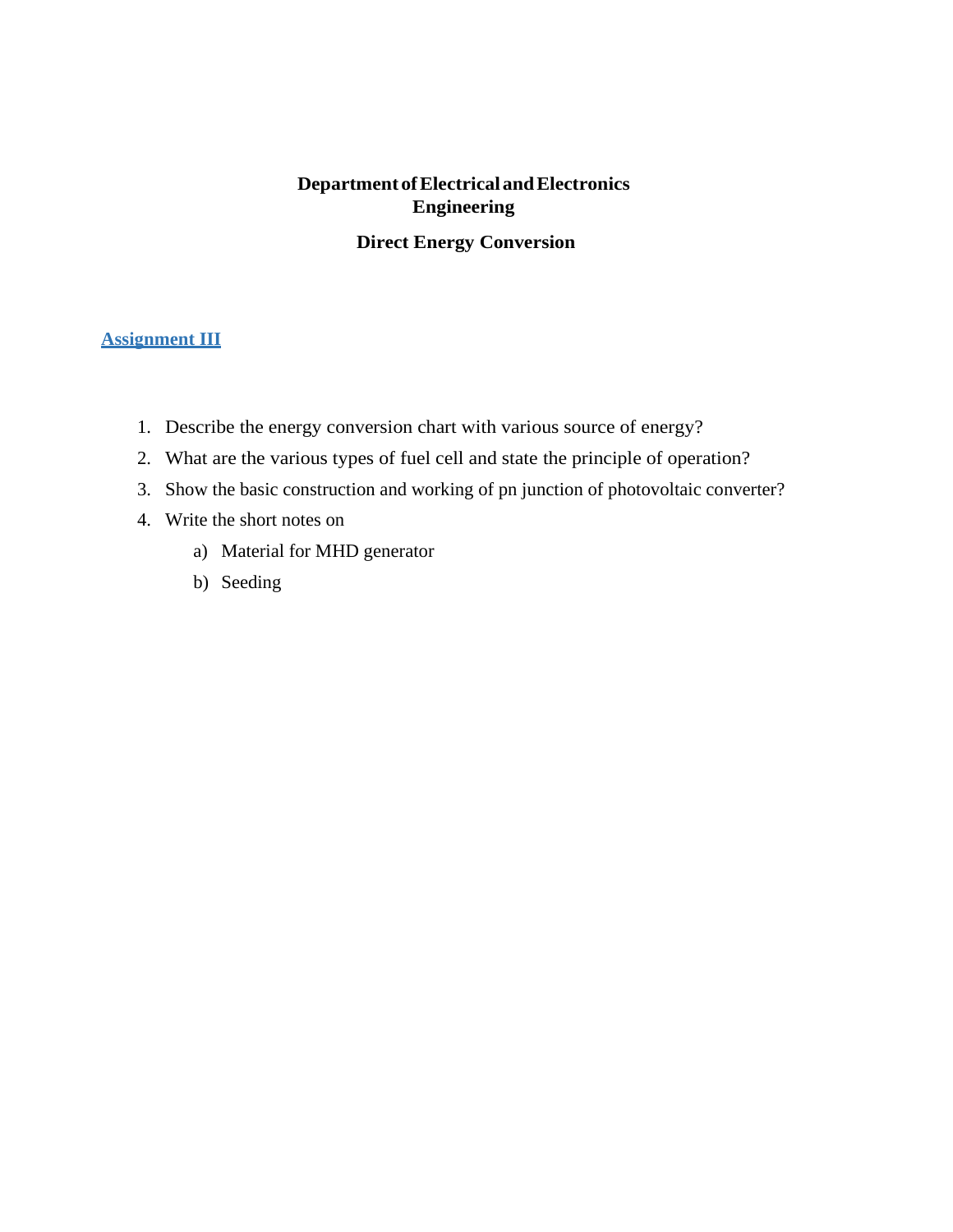

# **Department of Electrical and Electronics Engineering**

**Direct Energy Conversion**

## **Assignment IV**

- 1. How is a solar cell fabricated? What are the factors which limit the solar cell efficiency?
- 2. Explain the thermodynamics of fuel cell reaction and give the applications.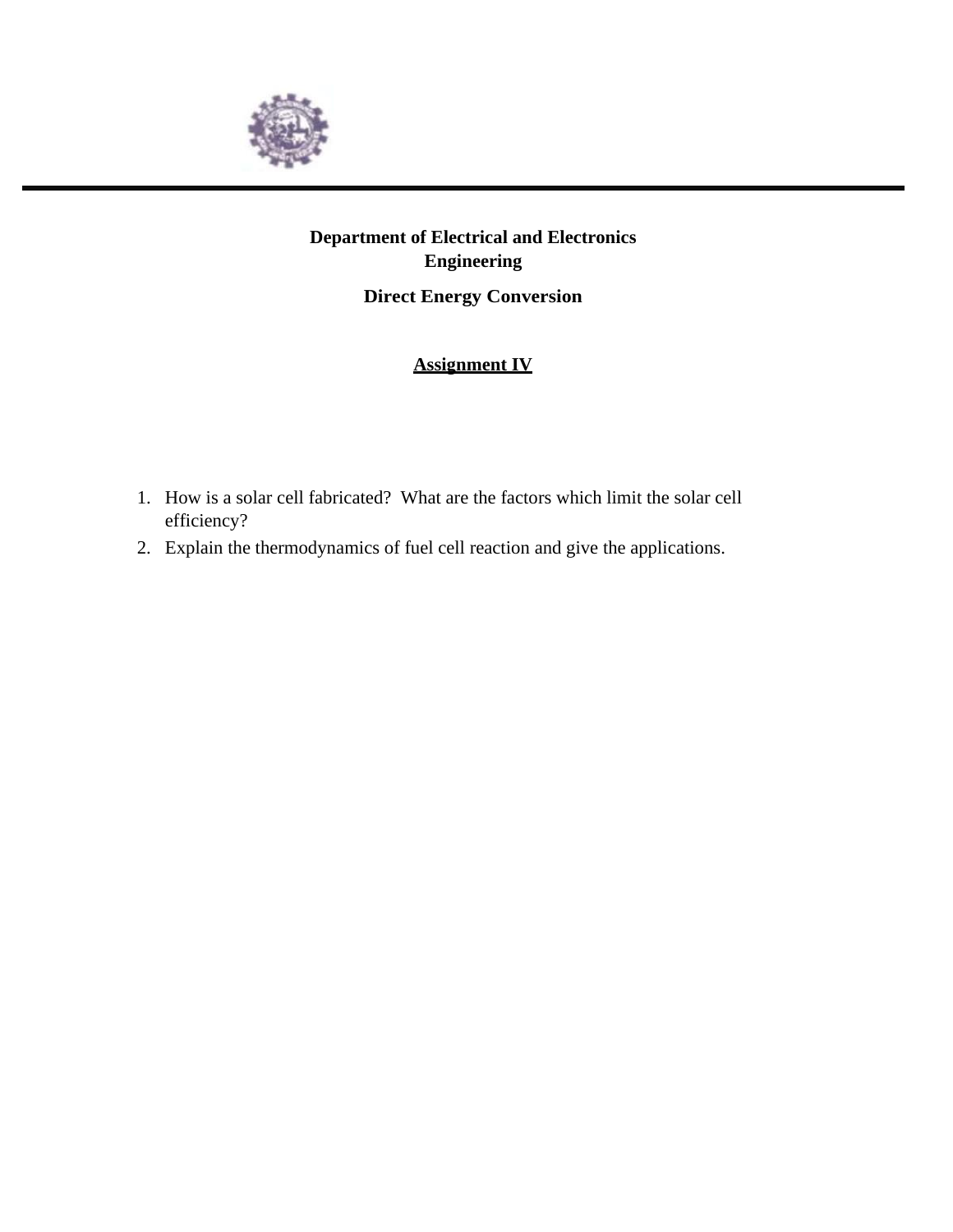## www.akubihar.com

Ξ

**F.com** 

www.akubihar.com

www.akubihar.com

## Code: 031828

B.Tech. 8th Semester Exam., 2017

# **Direct Energy Conversion**

Time: 3 hours

Full Marks: 70

## **Instructions:**

- $\hat{a}$ The marks are indicated in the right-hand margin.
- $(ii)$ There are Nine questions in this paper.
- (iii) Attempt Five questions in all.
- Questions No. 1 is compulsory.  $(iv)$

 $1.$ 

- (a) Write the mathematical form of I-V characteristic of solar cell.
- (b) Write the classification of solar cell on the basis of thickness of active material.
- (c) What is the condition for generation of electron hole pair in terms of band gap and energy in photon.
- (d) What is the range of efficiency of solar cell (single crystal)?
- (e) Write the classification of fuel cell based on chemical nature.

14

www.akubih www.akubihar.com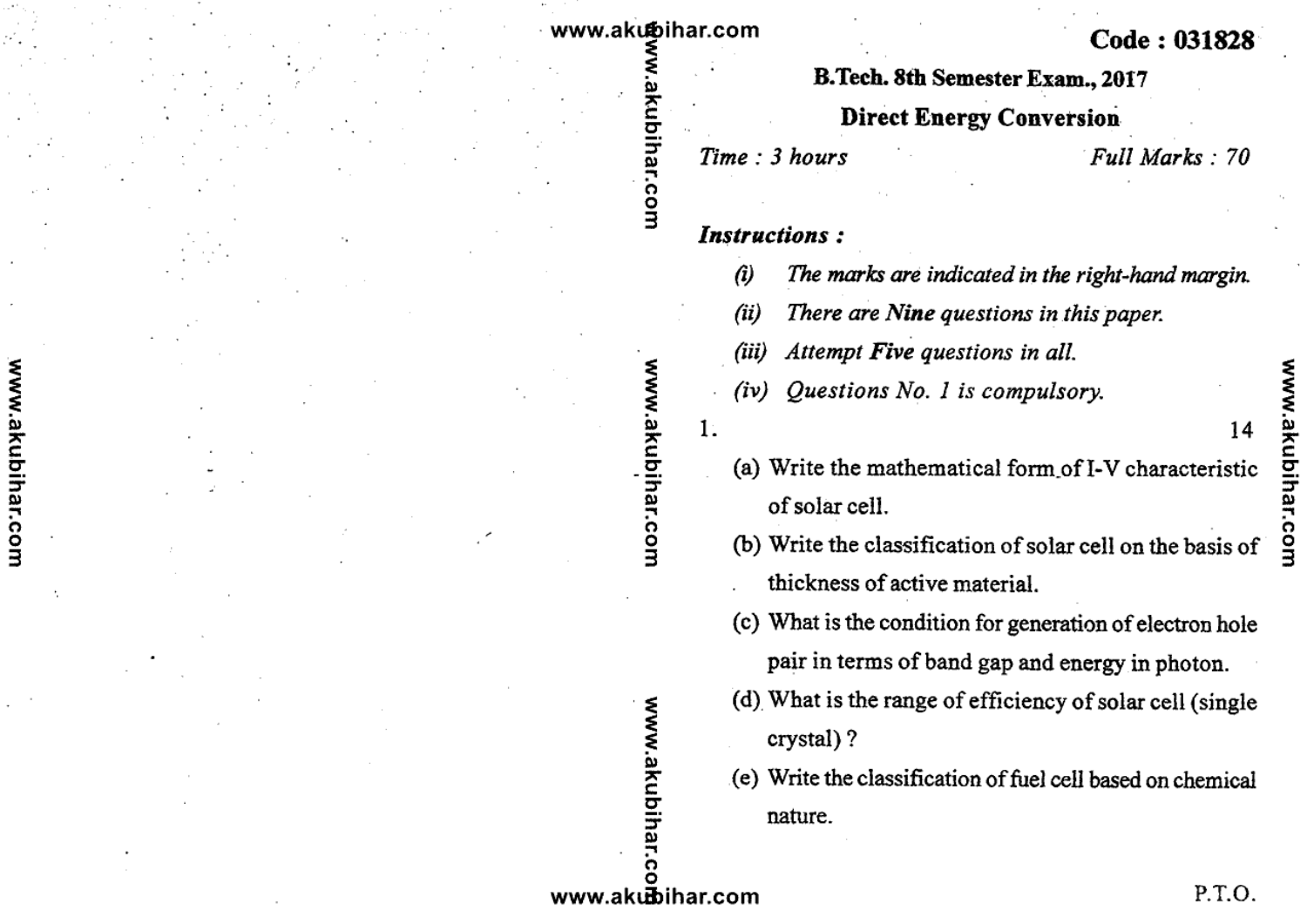|                  |  |     |                                                                     | www.akubihar.com                 |    |                                                                                                      |
|------------------|--|-----|---------------------------------------------------------------------|----------------------------------|----|------------------------------------------------------------------------------------------------------|
|                  |  |     | Power generation through µHD generation based<br>on faraday effect. |                                  |    | 6. (a) Explain thermo-electric power conversion.<br>(b) Show maximum power output of thermo-electric |
|                  |  |     | state true or false                                                 |                                  |    |                                                                                                      |
|                  |  |     | (g) Induction generator can be used for converting wind             |                                  |    | $4\alpha^2 4T^2$<br>generation Pmax=<br>4Kg                                                          |
|                  |  |     | power of electric power.                                            |                                  |    |                                                                                                      |
|                  |  |     | state true or false                                                 | com                              |    | 7. (a) Explain the principle of fusion power generation. 7                                           |
|                  |  |     | (h) In full cell chemical energy in directly converted to           |                                  |    | (b) What are the advantages and disadvantages of                                                     |
|                  |  |     | electric enuars.                                                    |                                  |    | fusion power?                                                                                        |
|                  |  |     | write true or false                                                 |                                  |    | 8. (a) Discuss the basic principle of $\mu$ HD generation. 7                                         |
|                  |  | (i) | Thermo-electric generation produce direct current.                  |                                  |    | (b) Derive the express for maximum power output of                                                   |
| www.akubihar.com |  |     | write true or false                                                 | <b>MW</b>                        | 9. | µHD generation.<br>$7\times2$<br>Write short notes :                                                 |
|                  |  |     | 2. (a) Write the advantages and disadvantages of solar cell         | .akubihar.com                    |    |                                                                                                      |
|                  |  |     | compared to conventional System.                                    |                                  |    | (a) Wind energy conversion system                                                                    |
|                  |  |     | (b) Draw and explain equivalent circuit of a solar cell.            |                                  |    | (b) Solid oxide fuel cell                                                                            |
|                  |  |     |                                                                     |                                  |    |                                                                                                      |
|                  |  |     | 3. (a) What is maximum power point traking in solar PV              |                                  |    |                                                                                                      |
|                  |  |     | system? What are the different strategies for                       |                                  |    |                                                                                                      |
|                  |  |     | 14<br>maximum power point traking?                                  |                                  |    |                                                                                                      |
|                  |  |     | 4. (a) Give the classification of fuel cell.                        |                                  |    |                                                                                                      |
|                  |  |     | (b) Draw and explain the VI characteristic of fuel cell.            |                                  |    |                                                                                                      |
|                  |  |     | 5. (a) Discuss different types of $\mu$ HD generating system.       |                                  |    |                                                                                                      |
|                  |  |     | (b) What are the advantages and disadvantages of µHD                | akubihar.                        |    |                                                                                                      |
|                  |  |     | generation?<br>$7 + 7$                                              |                                  |    |                                                                                                      |
|                  |  |     | Code: 031828<br>2                                                   | ი<br>www.akubihar.com de: 031828 |    | 3                                                                                                    |

www.akubihar.com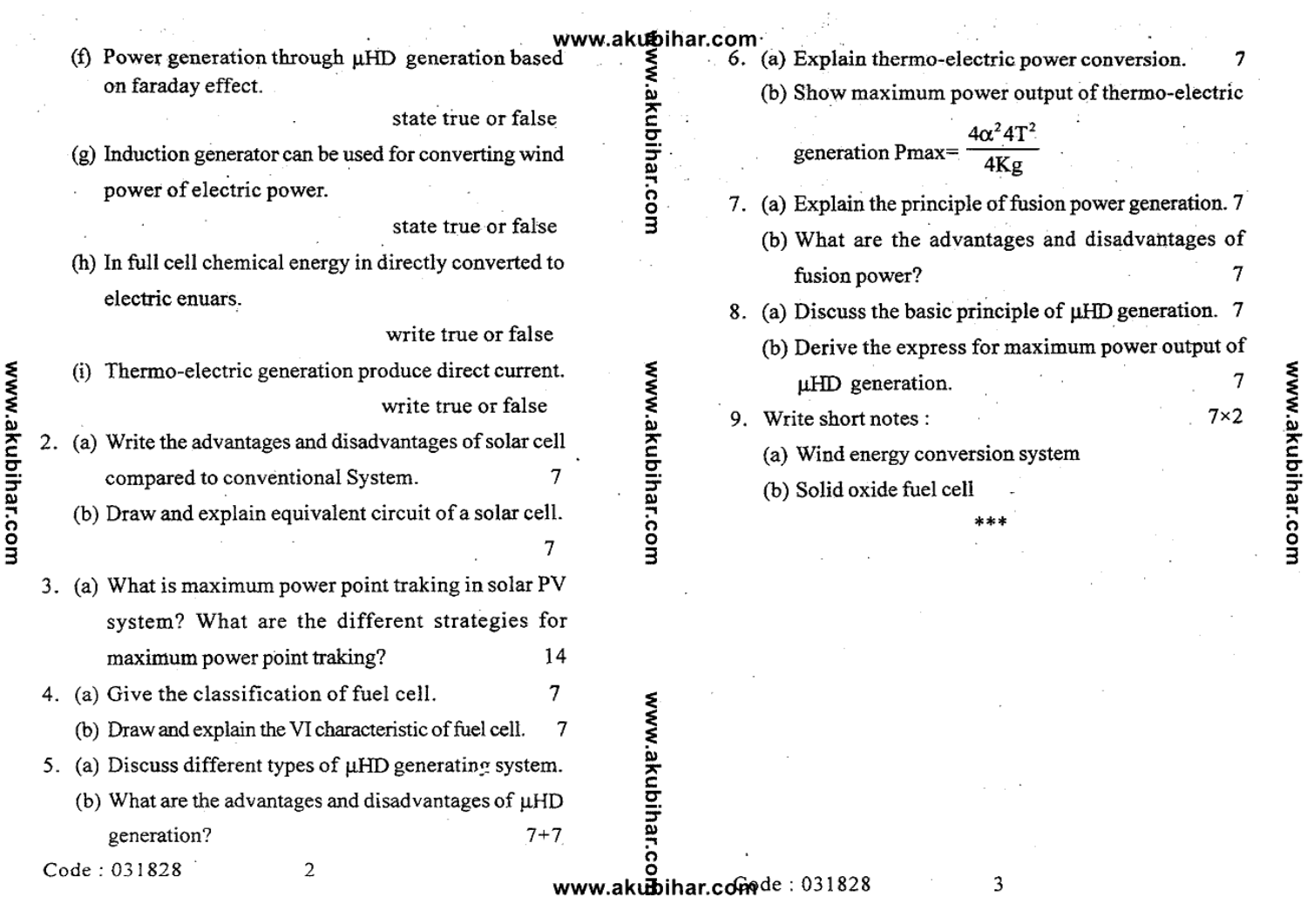Code: 031828

## B.Tech 8th Semester Exam., 2019

## DIRECT ENERGY CONVERSION

Time: 3 hours

Full Marks: 70

#### Instructions:

- The marks are indicated in the right-hand margin. (i)
- There are **NINE** questions in this paper. · (ii)
- (iii) Attempt FIVE questions in all.
- (iv) Question No. 1 is compulsory.
- 1. Choose the correct answer of the following  $2x7 = 14$ (any seven) :
	- Which of the following is a conventional (a) source of energy?
		- $(i)$  Sun
		- (ii) Wind
		- (iji) Fossil fuel
		- $(iv)$  Fuel cell
	- To increase current, PV module can be (b) connected in
		- $(i)$  series
		- fül parallel
			- (iii) Both of the above
		- (iv) None of the above

## AK9/882

#### (Turn Over)

http://www.akubihar.com

http://www.akubihar.com

 $\mathbf{v}_1, \ldots, \mathbf{v}_k$ 

# $2<sub>1</sub>$

- The efficiency of a solar cell  $(c)$ 
	- $(i)$  increases with in increase temperature
	- in (ii) decreases with increase temperature
	- unaffected in with increase (iii) temperature
	- (iv) first increases and then decreases with increase in temperature
- A fuel cell in order to produce electricity (d) burns\_
	- $(i)$  helium
	- (up nitrogen
	- (iii) hydrogen
	- (iv) None of the above
- Local winds are caused by  $(e)$ 
	- $\frac{1}{4}$  /differential heating of land and water
		- (ii) differential heating of plains and mountain
		- (iii) Any of the above
		- (iv) None of the above

# (Continued)

http://www.akubihar.com

http://www.akubihar.com

http://www.akubihar.com

AK9/882

http://www.akubihar.com

€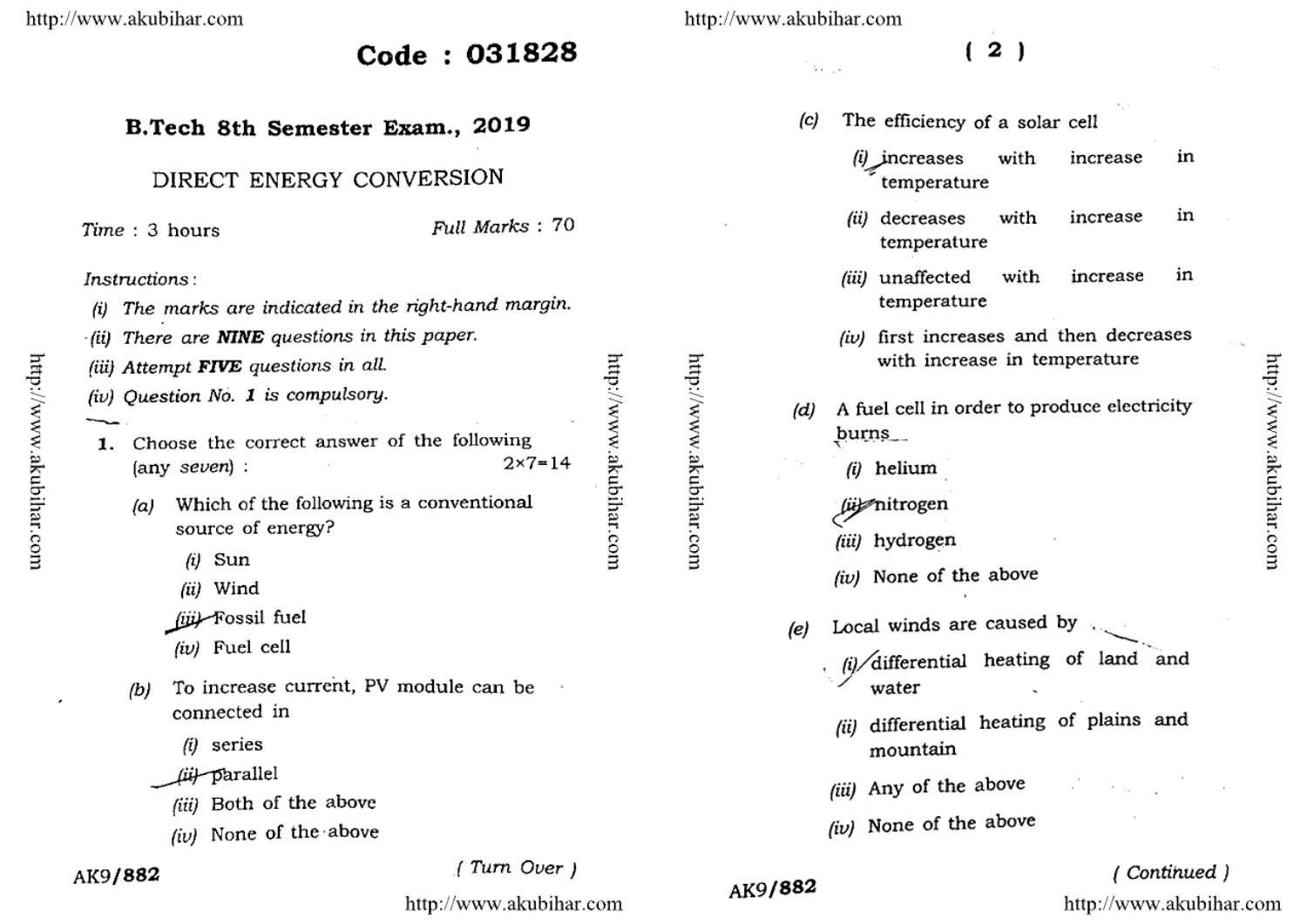$3)$ 

- (f) In which of the following power plants the availability of power is least reliable?
	- (i) Solar power plant
	- (ii) Wind energy plant
	- (iii) Tidal power plant
	- $(iv)$  Geothermal power plant
- What is used to turn wind energy into (g) electrical energy?
	- (i) Turbine
	- (ii) Generator
	- Yaw motor
		- (iv) Blade
- Which is a direct band gap material? (h)
	- (i) Copper indium gallium selenide
	- Copper selenide (ii)
	- (iii) Copper gallium telluride
	- (iv) Copper indium gallium disclenide
- Energy efficiency is defined as (i)
	- $(i)$  energy that escapes in an unusable form
	- (ii) energy in bonds formed subtracted from energy in bonds broken

(Turn Over) http://www.akubihar.com http://www.akubihar.com

- $(4)$
- (iii) the content of energy in a fossil fuel (iv) the amount of energy extracted from a system divided by the total energy provided into the system During inter-conversion of energy from  $\eta$ one form to other form, the total energy at any time remains constant (ii) remains zero (iii) increases (iv) decreases Describe the energy conversion chart (a) with various sources of energy. 6 Allustrate the thermoelectric effects with neat sketch. http://www.akubihar.com 8 What are the various types of fuel cell?  $3/|a|$ Extend the principle of operation of any one. Demonstrate the working principle of ſЫ/ MHD open-cycle system. Continued ) AK9/882

http://www.akubihar.com

http://www.akubihar.com

7

 $\overline{7}$ 

http://www.akubihar.com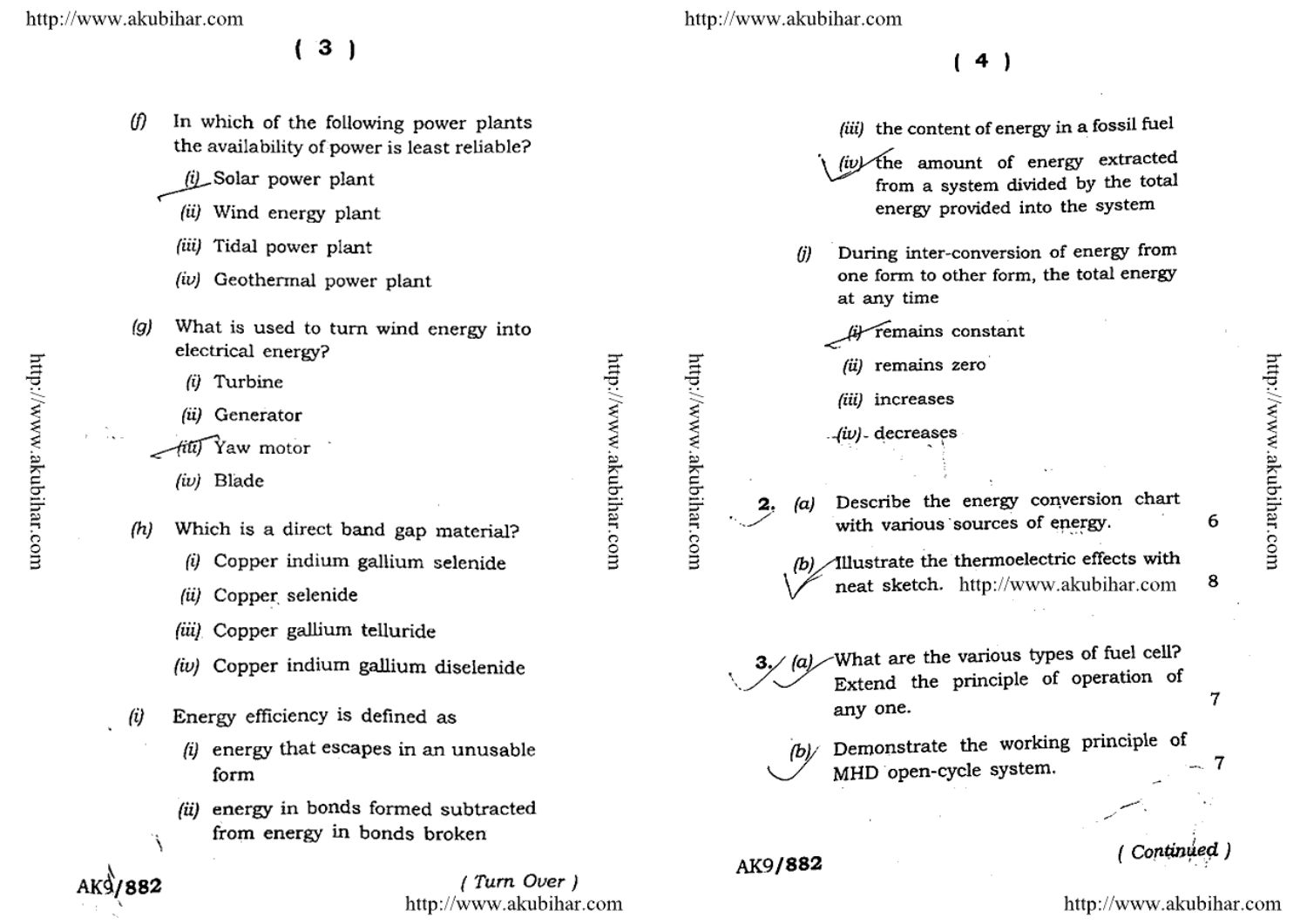$5)$ 

- various thermoelectric 4. (a) List the materials.
	- Certain elements  $A$  and  $B$  have the (b) following properties in the temperature range of interest:

$$
\alpha_{p,n} = 0.003 \text{ V/K}
$$
  

$$
K_p, K_n = 0.04 \text{ W/K}
$$
  

$$
R_p R_n = 0.025 \text{ ohm}
$$

The elements operate between junction temperatures of 1250 K and 750 K. Determine-

- (i) the maximum output and the efficiency at maximum output;
- (ii) the input power and terminal voltage at no load:
- (iii) the input power and current under short-circuit condition.
- 5. Show the basic construction and working of a p-n junction photovoltaic converter. Also select the materials used for construction. 14
- 6. A thermoelectric generator is to be used as a topping unit for a steam power plant. The thermoelectric generator producing 100 kW at 115 V operates between an output  $\overline{\phantom{a}}$

AK9/88

(Turn Over) http://www.akubihar.com http://www.akubihar.com

 $(6)$ 

temperature of 1500 K and exit temperature of 1000 K. A steam turbine and generator unit operating at an input temperature of 1000 K and ambient temperature of 350 K has a thermal efficiency of 30% and a generator efficiency of 92%. The properties of thermoelements are given below :

 $\alpha_{p,n}$  at 1250 K = 0.0012 V / K  $k_p = 0.20$  W / cm-K  $k_n = 0.030$  W / cm-K  $\rho_n = 0.010$  ohm-cm  $\rho_n = 0.012$  ohm-cm The current density in the thermoelements is

limited to 20  $A/\text{cm}^2$  and the thermoelectric generator is aimed to operate at maximum thermal efficiency. Calculate-

- thermal (a) the efficiency of the thermoelectric generator:
- the number of thermal couples in series; (b)
- the sizes of thermal elements;  $(c)$
- the open-circuit voltage: (d)
- the heat input and heat rejected from (e) the thermoelectric generator at both full-load and no-load conditions:
- 冲突 the overall efficiency of the combined (f) thermoelectric steam power plant 14

AK9/882

http://www.akubihar.com

(Continued)

http://www.akubihar.com

http://www.akubihar.com

10

4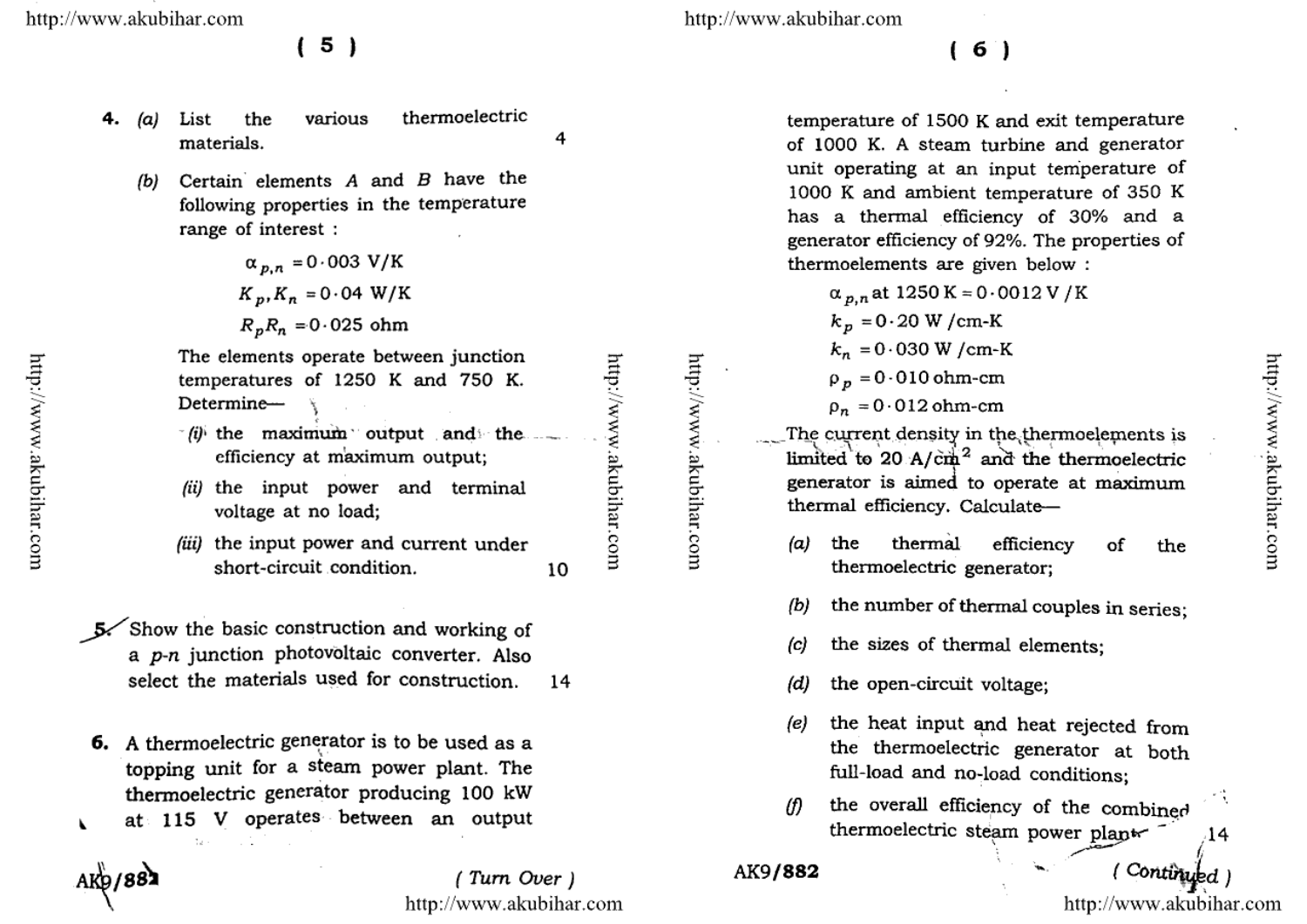メロ 7

7. Elaborate the construction and working principle of wind power generation system. 14

8. (a) An MHD generator has the following parameters :

| Plate area              | $= 0.20$ m <sup>2</sup> |
|-------------------------|-------------------------|
| Distance between plates | $= 0.4 \text{ m}^2$     |
| Flux density            | $= 2$ Wb/m <sup>2</sup> |
| Average gas velocity    | $= 1000$ m/s            |
| Conductivity of the gas | $= 10$ mho/m            |

Calculate the open-circuit voltage and maximum power output.

- (b) Write short notes on:
	-
	- (i) Materials for MHD generator
	- (ii) Seeding
- Identify the various problems in 9.  $(a)$ achieving the controlled thermonuclear reactions.
	- Develop the various solar radiation  $(b)$ angles considering a flat surface on ground facing south.

\*\*\*

http://www.akubihar.com Whatsapp @ 9300930012 Your old paper & get 10/-पुराने पेपर्स भैजे और 10 रुपये पार्य, Paytm or Google Pay से

http://www.akubihar.com

6

8

6

 $4 + 4$ 

AK9-1100/882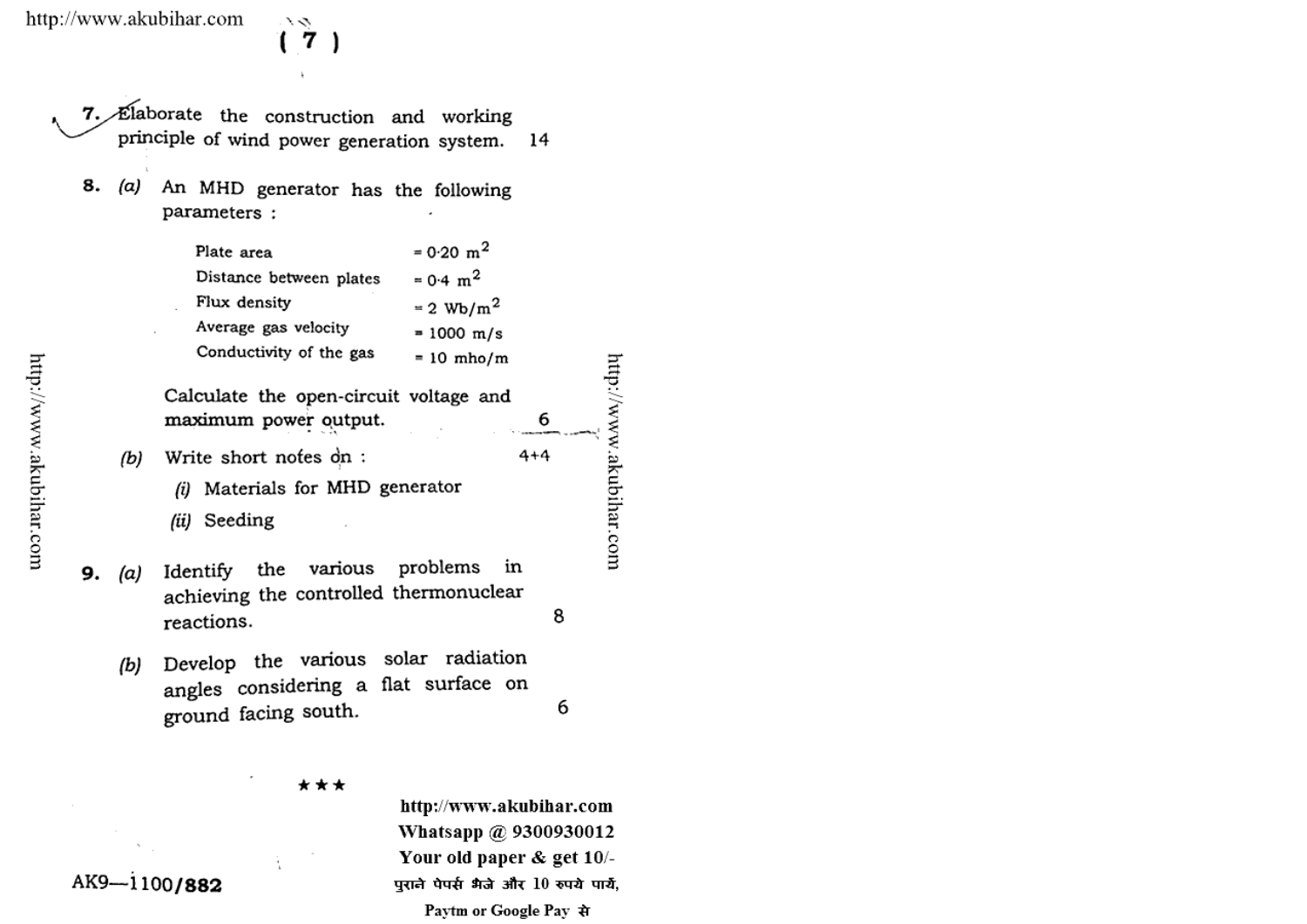$Code: 031728$ 

# B.Tech 7th Semester Exam., 2019

# DIRECT ENERGY CONVERSION

 $Time: 3 hours$ 

Full Marks: 70

Instructions:

| (i) The marks are indicated in the right-hand margin. |                   |
|-------------------------------------------------------|-------------------|
| (ii) There are NINE questions in this paper.          |                   |
| (iii) Attempt FIVE questions in all.                  |                   |
| (iv) Question No. 1 is compulsory.                    |                   |
| <b>1.</b> Choose the correct answer (any seven) :     | $2 \times 7 = 14$ |

(a) A photovoltaic cell converts

- heat energy into mechanical energy
- chemical energy into electrical (ii) energy
- (iii) solar energy into electrical energy
- (iv) electrical energy into chemical energy

http://www.akubihar.com

 $(2)$ 

Which of the following is a nonconventional type of power generation without prime movers? (i) Hydropower (ii) Thermal (iii) Nuclear (iv). Thermoelectric Fuel cell performance is not limited by (i) first law of thermodynamics (ii) second law of thermodynamics (iii) third law of thermodynamics (iv) All three laws are applicable For which of the following devices negative charge carriers flow from anode to cathode in the external circuit? (i) MHD generator (ii) Thermionic generator (iii) Thermoelectric generator  $(iv)$ . Fuel cell The major disadvantage with solar cells  $($ /e $\nu$ for power generation is (i) lack of availability (ii), large area requirement (iii) variable power (iv) high cost

## 20AK/488

(Turn Over)

#### 20AK/488

### (Continued)

http://www.akubihar.com

http://www.akubihar.com

http://www.akubihar.com

http://www.akubihar.com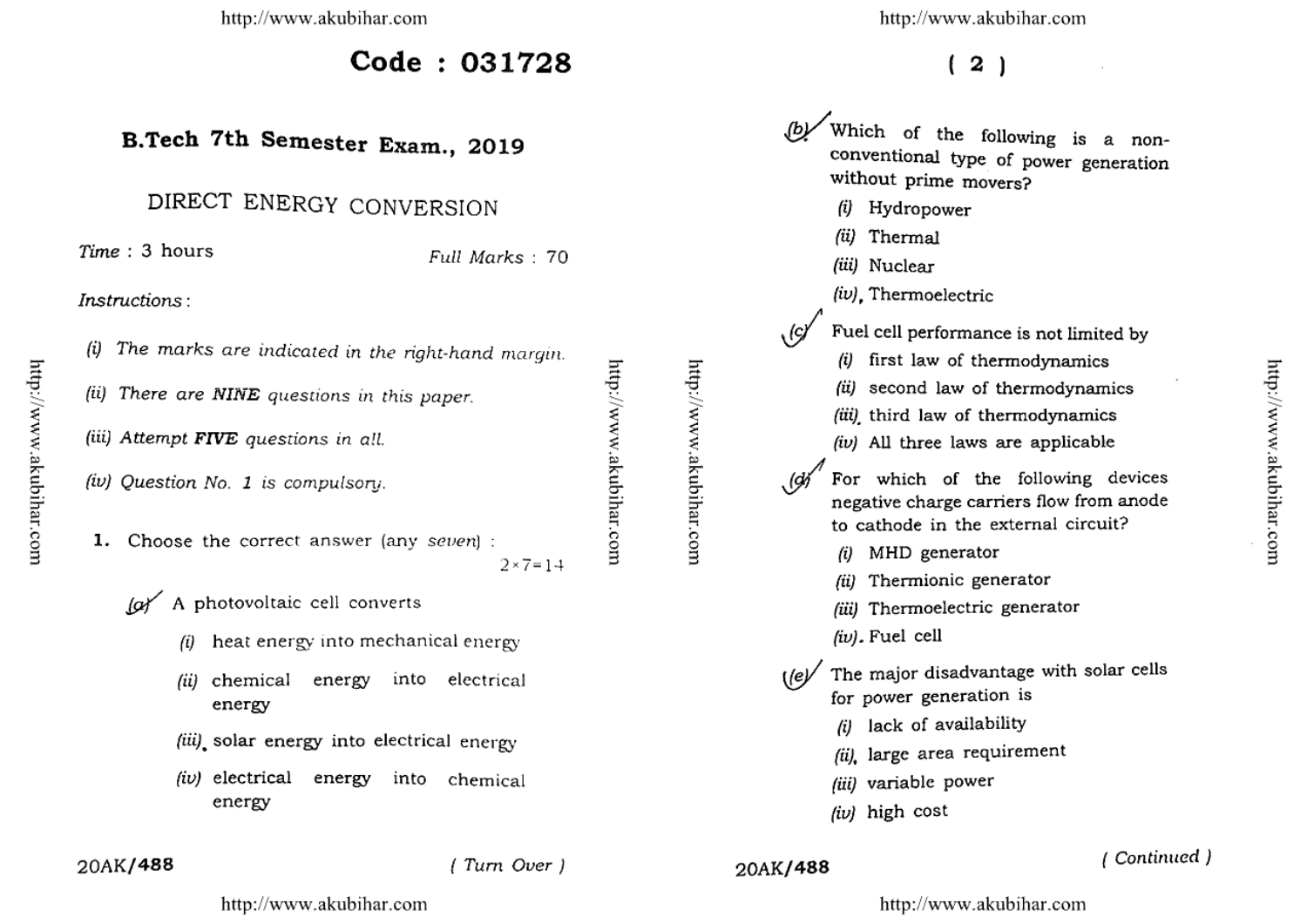$(.3)$ 

- Winds, caused by greater solar heating (f) of the earth's surface near the equator than near the northern or southern poles, are known as
	- $(i)$  local winds
	- (ii) equatorial winds
	- (iii) planetary winds
	- $(iv)$  trade winds
- Which direct energy converting systems is not limited by Carnot efficiency?
	- (i) Thermoelectric
	- (ii) Thermionic
	- (iii) MHD
	- (iv) Fuel cells
- A nuclear waste is generated in  $(h)$ 
	- chemical reactions (i)
	- nuclear fission (ü)
	- (iii) nuclear fusion
	- (iv) None of the above
- The methods of plasma heating are (i)
	- ohmic heating  $(i)$
	- (ii) neutral beam injection
	- (iii) compression heating
	- (iv) All of the above

#### 20AK/488

(Turn Over)

- Thermoelectric effects are . GK
	- Rutherford (i) Seebeck, Thomson. effects
	- (ii) Thomson, Peltier, Curie effects
	- (iii) Seebeck, Peltier, Thomson effects
	- (iv) Peltier, Curie, Seebeck effects



(a)

What are the various energy sources? 7 http://www.akubihar.com

7

- Discuss the energy conversion chart. Differentiate between direct energy
- conversion processes and other energy processes for for power conversion generation. http://www.akubihar.com
- 3. Design a thermoelectric generator to operate from a heat source of 1000 K and to reject heat 600 K. The required output is 50 W at 6 V. The properties of the materials to be used are
	- $\alpha_{p,n} = 0.001 \text{ V/K}, k_p = 0.03 \text{ W/cm-K},$  $k_n = 0.02$  W/cm-K,  $\rho_p = 0.005$  ohm-cm,
	- $\rho_n = 0.006$  ohm-cm

Assume the thermoelectric elements to be 1 cm in length.

#### 20AK/488

# $(Continued.)$

http://www.akubihar.com

http://www.akubihar.com

14

http://www.akubihar.com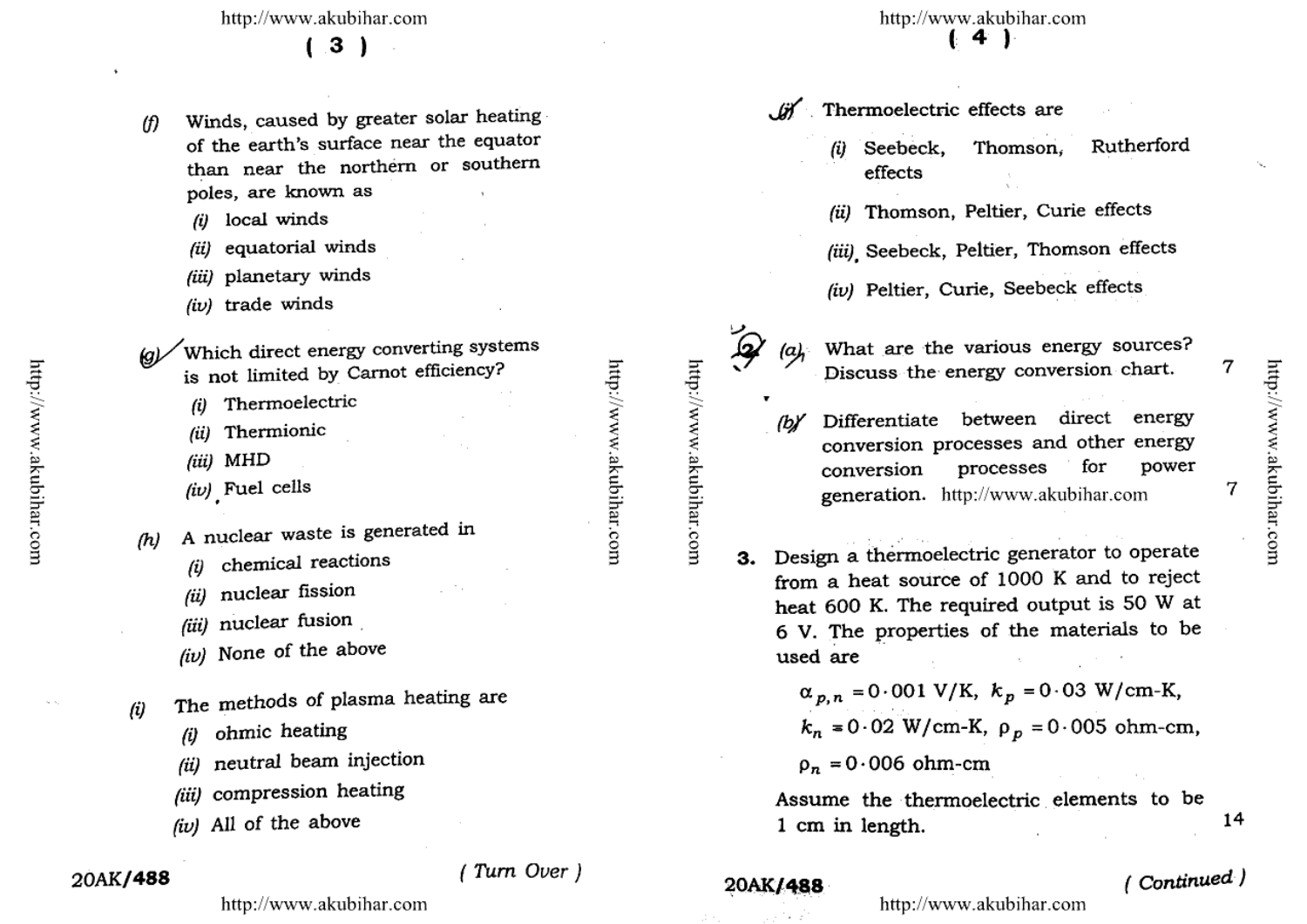$(5)$ 

What do you understand by 'figure of merit'? When does its value become the maximum? What is the optimum resistance ratio for (a) maximum power and (b) maximum efficiency? Explain the cascade multistage operation of thermoelectric generators.

- What are the three types of fuel-cell reactions? Give the thermo-oxygen, carbon-oxygen and methane-oxygen fuel-cell reactions.
- $(b)$ Explain the thermodynamics of fuel-cell - reactions and give the applications of fuel cell.
- How is a solar cell fabricated? What are 6.  $(a)$ the factors which limit the solar cell efficiency?
	- A constant velocity MHD generator - $(b)$ operates at pressure ratio of 3. The gas used has polytropic index  $\gamma = 1.35$ . Find the adiabatic efficiency of this device as a function of the loading factor and plot this.

Describe the working principle of magnetohydrodynamic power generation power plant. Also describe either open cycle MHD steam power plant or closed cycle MHD steam power plant.

http://www.akubihar.com

http://www.akubihar.com

14

7

7

7

14

(Turn Over)

http://www.akubihar.com

6)

- 8. What is the principle of fusion power?  $(a)$ Discuss its various advantages and disadvantages.
	- What are (b) the various problems associated with controlled thermonuclear reactions? How are these problems resolved?
	- What are the various wind turbines?  $(a)$ Explain wind turbine power plant with a schematic diagram.

9.

- Derive the formula of coefficient of (b) performance  $(C_p)$  of wind energy conversion What system. is the maximum value of  $C_n$ ?
	- \*\*\*

http://www.akubihar.com Whatsapp @ 9300930012 Your old paper & get 10/-पुराने पेपर्स भैजे और 10 रुपये पार्य, Paytm or Google Pay से

#### 20AK-650/488

#### Code: 031728

http://www.akubihar.com

7

7

7

 $\overline{7}$ 

20AK/488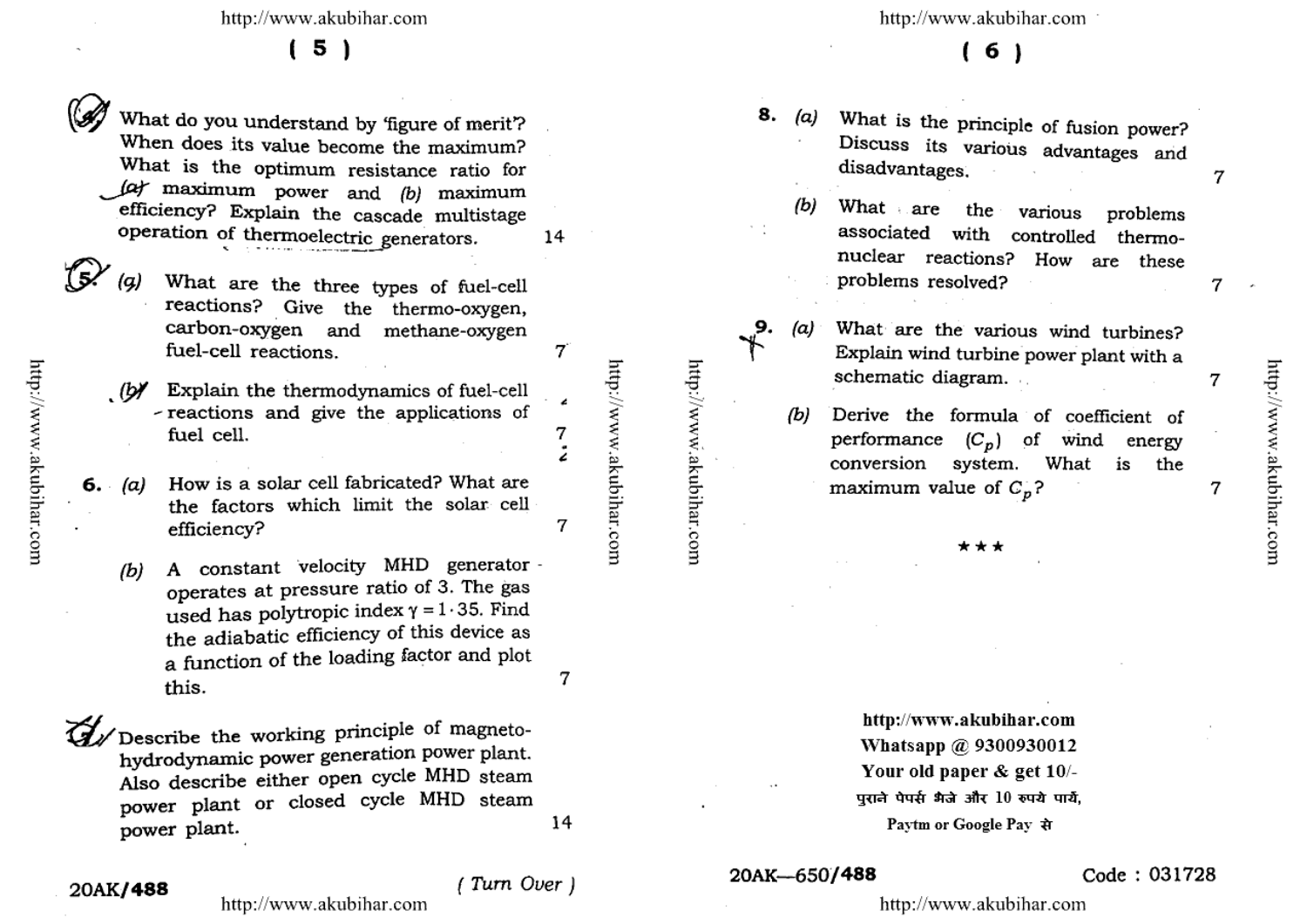## **DARBHANGA COLLEGE OF ENGINEERIG, DARBHANGA**

## **ELECTRICAL ENGINEERING (8th SEM)**

## **DIRECT ENERGY CONVERSION**

## **UNIT I**

### **DIRECT ENERGY CONVERSION:**

- **1.** Why non-conventional energy sources have become important?
- **2.** What is conventional and non-conventional energy?
- **3.** Give examples of various bio-fuels?
- **4.** What are tidal energy and its application?
- **5.** Relate civilization to energy and explain?
- **6.** Give various resources of non-conventional energy generation?
- **7.** How geothermal energy is harnessed?
- **8.** In what way wind energy can be utilized?
- **9.** What is solar-pond? Discuss its application?
- **10.**How fuel cell can be used for power generation
- **11.**Explain how geothermal energy is used to generate electricity?
- **12.**Discuss the advantage and limitation of tidal power gestation?
- **13.**What is difference between Renewable and Non-renewable energy resources? Give examples?
- **14.**What do you mean by solar collector
- **15.**Name the various direct energy conversion systems.
- **16.**What are the various sources of geothermal energy?
- **17.**What is tidal energy?
- **18.**What are the main sources of bio-mass?
- **19.**List various Non-conventional energy resources. Give their availability, relative merits and demerits.
- **20.**What are the main strategies you think for meeting the future energy requirements?
- **21.**Distinguish between conventional and non-conventional energy sources?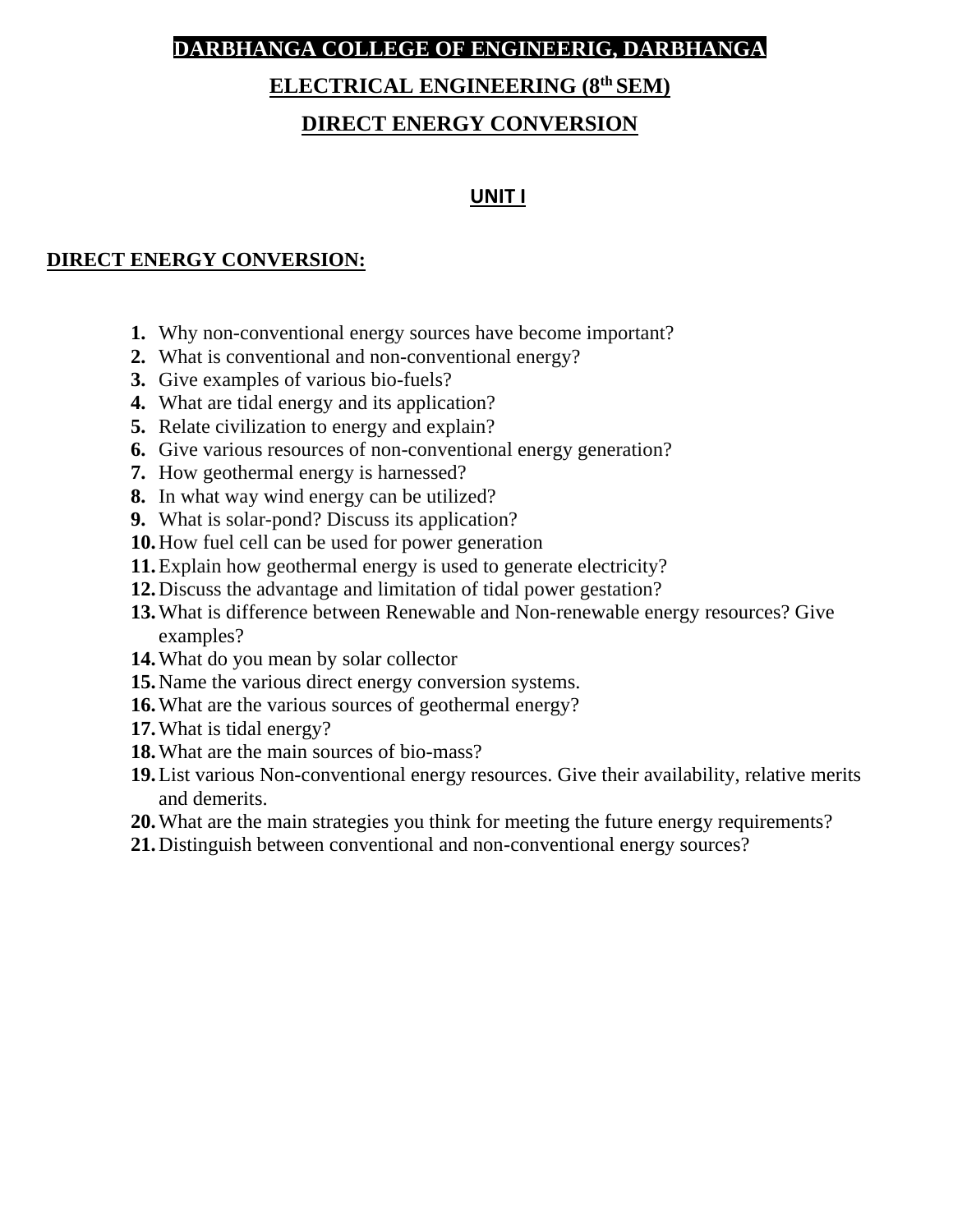### **UNIT II**

### **THERMOELECTRIC POWER GENERATION:**

- **1.** What is thermoelectric effect?
- **2.** Explain Seedback and Peltier effect?
- **3.** Which are the thermoelectric materials? Mention its application?
- **4.** Explain the working principle of thermionic power conversion with the main advantages and disadvantages?
- **5.** Explain the principles of thermo-electric generator?
- **6.** Describe briefly thermal electric power?
- **7.** Explain the cascade multistage operation of thermoelectric generators?
- **8.** What is direct band gap energy?
- **9.** Illustrate the thermoelectric effect with neat sketch?
- **10.** What are the thermoelectric materials?
- **11.** Explain the thermal efficiency of thermoelectric generator?
- **12.** Derive the overall efficiency of the combined thermoelectric steam power plant?
- **13.** What are the heat input and heat output rejected from the thermoelectric generator?
- **14.** What is open circuit voltage?
- **15.** What is the condition for generation of electron hole pair in term of band gap and energy in photon?
- **16.** Discuss performance parameter of a thermoelectric module?
- **17.** Discuss the p and n type unit thermocouple for a thermoelectric generator?
- **18.** What are the limitations of thermoelectric generator?
- **19.** Explain the types of material used in thermoelectric generator?
- **20.** Write short notes on Thomson effect?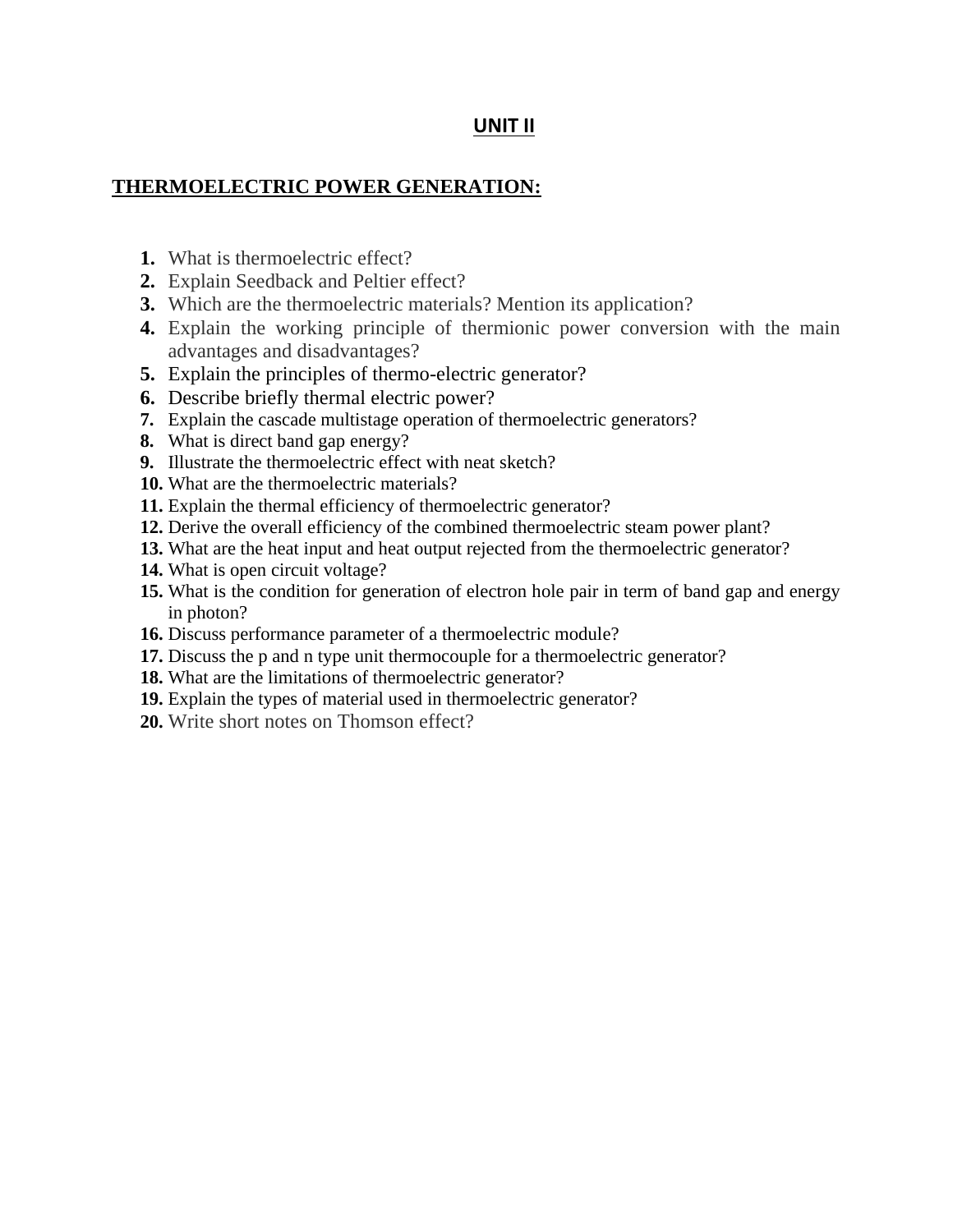## **UNIT III**

## **FUEL CELL:**

- **1.** Write a note on ideal and real efficiencies of fuel cell?
- **2.** Discuss the relation between activation energy and reaction rate?
- **3.** What are the major requirements for a candidate fuel cell electrolyte?
- **4.** Discuss the various methods to improve the kinetic performance of a fuel cell?
- **5.** List the important qualities required for an effective fuel cell catalyst material?
- **6.** List two major advantages and two major disadvantages of fuel cells compared to other power conversion devices?
- **7.** Explain the four major steps in the generation of electricity within a fuel cell?
- **8.** Write a note on stack clamping?
- **9.** List the technologies for hydrogen storage?
- **10.**Write the cell reaction of alkaline fuel cell?
- **11.**Explain advantages and disadvantages of fuel cell?
- **12.**Explain basic reaction in fuel cell and enthalpy formation and enthalpy change of reacting system?
- **13.**Explain Efficiency and power due to entropy change and internal ohmic heating?
- **14.**Explain Acid and Molten carbonate fuel cell?
- **15.**Explain the difference between ordinary batteries and fuel cell?
- **16.**Discuss the application and economic aspect of fuel cell?
- **17.**How fuel cell can be used for power generation?
- **18.**What are the different types of fuel cells?
- **19.**What are limitations of fuel cell?
- **20.**What is the operation of hydrogen fuel cell?
- **21.**Discuss different type of polarization that occurs in fuel cell?
- **22.**Explain the thermodynamics of fuel cell reaction and give their applications?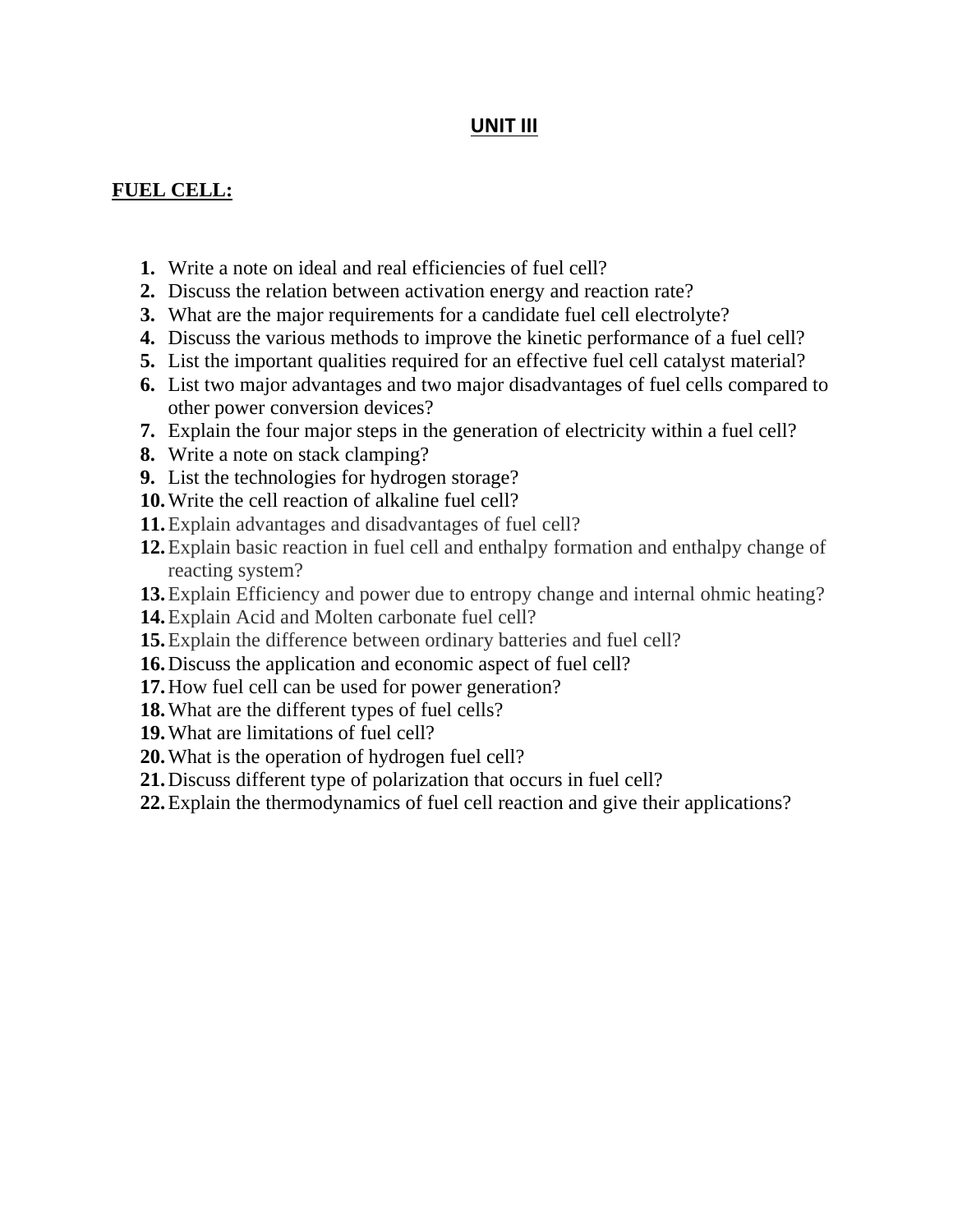## **UNIT IV**

#### **SOLAR CELL:**

- **1.** Explain photo electricity with the help of neat sketch?
- **2.** Mention major advantages of solar photovoltaic cells over conventional power system?
- **3.** Write note on solar cell classification?
- **4.** Explain solar cell applications?
- **5.** Explain solar cell, module, panel and array constructions?
- **6.** Explain with sketches maximum power point tracker (MPPT) using buckboost converter?
- **7.** A PV system feeds a DC motor to produce 1hp power at the shaft. The motor efficiency is 85%. Each module has 36 multi crystalline silicon solar cells arranged in 9X4 matrix. The cell size is 125X125mm and cell efficiency is 12%. Calculate the number of modules required in the array. Assuming global radiation incident normally to the panel as  $1 \text{kW/m}^2$ ?
- **8.** Discuss various techniques available to utilize solar energy?
- **9.** What are the applications of solar energy?
- **10.**What are various types of solar collector? Explain the design procedure?
- **11.**Discuss the performance analysis of cylindrical and parabolic solar collector?
- **12.**What is solar constant?
- **13.**What do you understand by figure of merit?
- **14.**How is solar cell fabricated?
- **15.**Show the basic principal of p-n junction photovoltaic converter?
- **16.**Develop various solar radiation angles considering the flat surface on ground facing south?
- **17.**What are the factors which limit the solar efficiency?
- **18.**What is the range of efficiency of solar cell?
- **19.**Write the mathematical form of I-V characteristics of solar cell?
- **20.**Write short notes on:
	- (a) Magnetic Hydrodynamic (MHD) Generator.
	- (b) Tidal energy.
	- (c) Solar energy storage systems.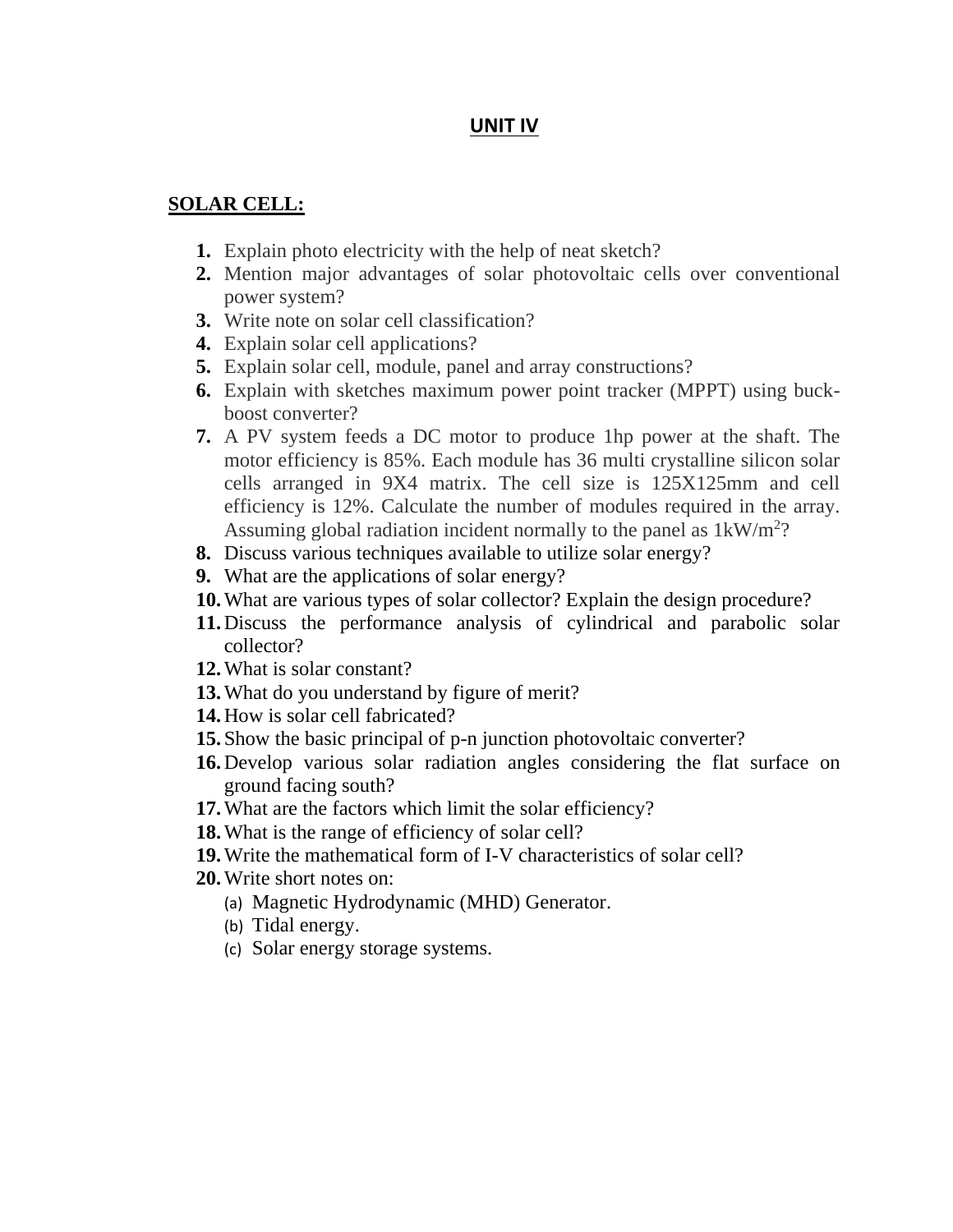### **UNIT V**

### **MHD GENERATOR:**

- **1.** Explain the basic principles of a magneto hydrodynamic power (MHD) conversion system?
- **2.** Draw suitable sketch and explain open cycle MHD power generating system?
- **3.** Explain with suitable sketch and explain closed cycle MHD power generating system?
- **4.** Discuss the environmental aspect of MHD?
- **5.** What are the main types of MHD (Magnetic Hydrodynamic) systems?
- **6.** Write short note on seeding?
- **7.** Explain the material for MHD generator?
- **8.** What is the open circuit voltage for MHD generator?
- **9.** Discuss maximum power of MHD generator?
- **10.**Explain the types of power generation through MHD generation?
- **11.**What are the advantage and disadvantages of MHD generation?
- **12.** Derive the working of the MHD?
- **13.**What is the MHD cycle?
- **14.**What is the speed recovery system?
- **15.**Demonstrate the working principle of MHD closed cycle system?
- **16.**Define the pre-heater and combustor?
- **17.**Explain the hybrid MHD generator?
- **18.**Define compressor?
- **19.**Derive the maximum power of MHD generator?
- **20.** Demonstrate the working principle of MHD open cycle system?